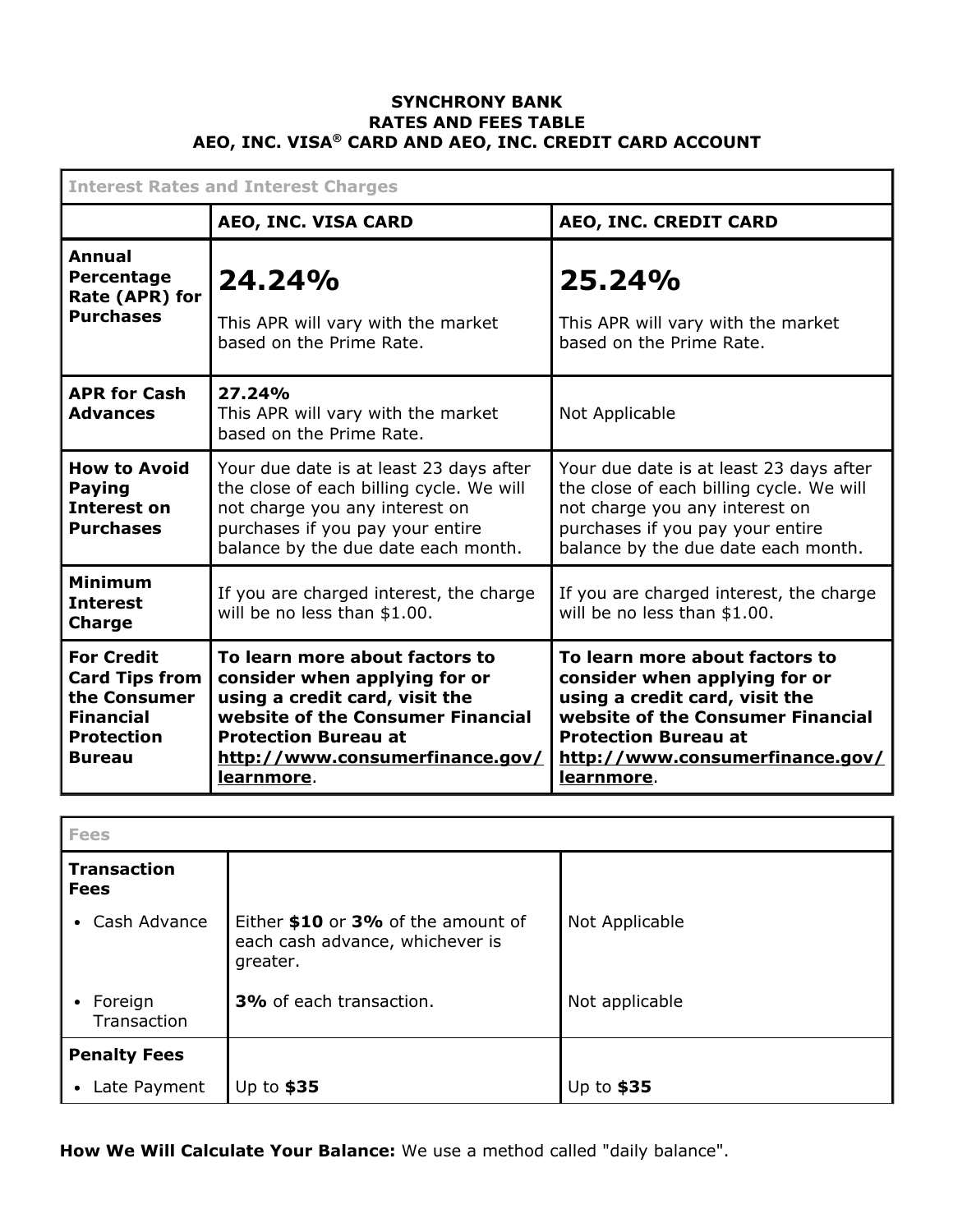The information about the costs of the card described above is accurate as of January 1, 2016. This information may have changed after that date. To find out what may have changed, write to us at Synchrony Bank, P.O. Box 965004, Orlando, FL 32896-5004. This application and the credit card agreement will be governed by federal law, and to the extent state law applies, the laws of Utah. Subject to the requirements and limitations of applicable law, we may change, add to or delete any of the terms of the agreement, including the interest rates, fees and charges and we will send you notice as required.

This card is issued by Synchrony Bank pursuant to a license from Visa U.S.A. Inc.

## **STATE NOTICES**

**CALIFORNIA RESIDENTS:** If you are married, you may apply for a separate account.

**NEW YORK RESIDENTS:** A consumer credit report may be obtained in connection with evaluating your application and subsequently in connection with updates, renewals, or extensions of credit for which this application is made. Upon your request, you will be informed whether a report was obtained, and if so, of the name and address of the consumer report agency.

**OHIO RESIDENTS:** The Ohio laws against discrimination require that all creditors make credit equally available to all creditworthy customers, and that credit reporting agencies maintain separate credit histories on each individual upon request. The Ohio Civil Rights Commission administers compliance with this law.

**WISCONSIN RESIDENTS:** No provision of a marital property agreement, a unilateral statement under sec. 766.59, Wis. Stats., or a court decree under sec. 766.70, Wis. Stats., adversely affects the interest of the creditor unless the creditor, prior to the time credit is granted, is furnished a copy of the agreement, statement or decree or has actual knowledge of the adverse provision when the obligation to the creditor is incurred. **Married residents of Wisconsin** applying for an individual account must give us the name and address of their spouse if the spouse also is a **Wisconsin resident, regardless of whether the spouse may use the card. Please provide this information to us at P.O. Box 965004, Orlando, FL 328965004.**

## **CONSENT TO ELECTRONIC COMMUNICATIONS**

By (i) submitting an application online or (ii) registering for online or mobile services for your Account, you hereby agree to the following and this will constitute your consent for us to send you electronic communications about your Account. When you successfully consent through the online or mobile site, you have successfully demonstrated that you are able to access information we have posted on such online or mobile site.

**Categories of Communications.** You consent to receive communications relating to your Account in electronic form. The communications covered by your consent may include, but are not limited to, (i) the initial disclosure statement or agreement governing your Account, (ii) any disclosure required by federal, state or local law, including disclosures under the federal Truth in Lending Act, the federal Fair Credit Reporting Act and the financial privacy provisions of the Gramm-Leach-Bliley Act, (iii) your billing statement, if you have signed up to receive electronic statements, (iv) letters, notices or alerts regarding your Account and any changes to your Account, (v) other disclosures, notices or communications in connection with the application for, the opening of, maintenance of or collection of your Account, and (vi) the debt cancellation agreement and other information relating to optional debt cancellation products you may select to purchase. These electronic communications may include your name and some information about your Account, including your balance or the due date; however, we will not include your full account number or social security number. Electronic communications may be reviewed by any party with access to your Account, the email account you have provided to us for delivering these communications, or the hardware or software you use to view your Account information or your e-mail account.

**How to Withdraw Your Consent.** You may not apply online for an Account and you may not register your Account for online services (including electronic statements or mobile alerts), unless you also provide your consent to receive electronic communications. If you have registered for online services (such as electronic statements or mobile alerts) and you wish to withdraw your consent to receive future electronic communications, you must un-enroll from each service you have elected to receive to completely withdraw your consent to receive electronic communications. Additionally, you may call customer service at the number on your credit card or billing statement to withdraw your consent.

We will not impose any fee to process the withdrawal of your consent to electronic communications. However, you will not be able to receive your billing statements electronically if you do not consent to receive electronic communications or withdraw your consent. Any withdrawal of your consent to electronic communications will be effective only after we have a reasonable period of time to process your withdrawal request.

How to Update Your Records. You agree to promptly update your e-mail address if a change occurs by updating your information through www.ae.com or the website listed on your billing statement or by calling customer service.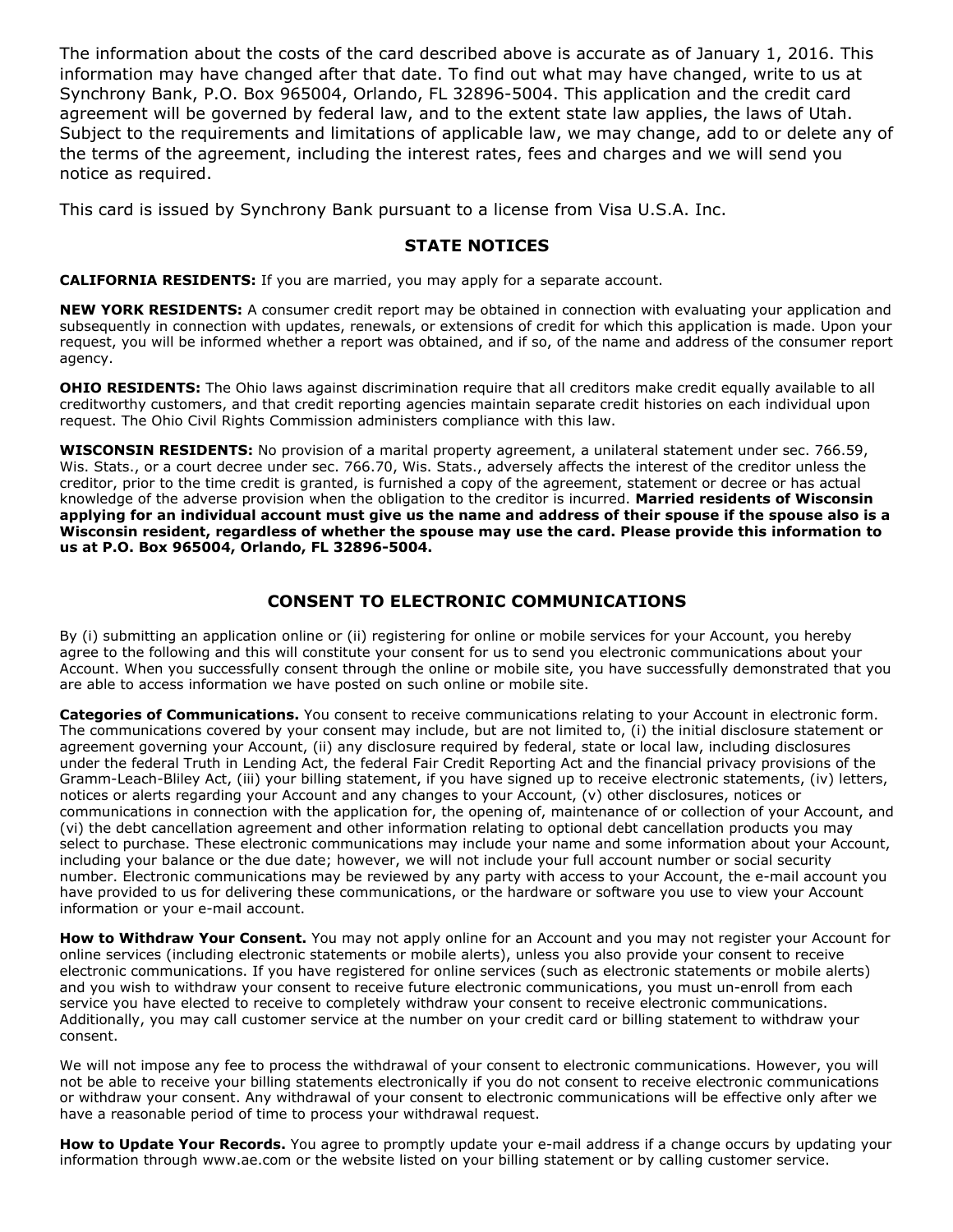**Hardware and Software Requirements.** In order to access and retain electronic communications, you must have the following:

- For personal computers:
	- o Access to the Internet via dial-up, DSL, cable modem, wireless access protocol or equivalent
	- SSLenabled web browser that supports JavaScript
	- Sufficient electronic storage capacity on your hard drive or other data storage facility, or a means to print or store notices and information through your browser software
- For mobile devices (phones, tablets, eReaders, or other mobile devices with Internet browsing capabilities):
	- o Access to the Internet via dial-up, DSL, cable modem, wireless access protocol or equivalent
	- SSLenabled web browser that supports HTML 5, JavaScript, and CSS3
	- Sufficient electronic storage capacity on your hard drive or other data storage facility, or a means to print or store notices and information through your browser software

**Paper Copies of Communications.** Upon your request we will provide you with a paper copy of a communication that we provide you electronically. If you would like a paper copy of any material (other than your debt cancellation agreement), please write to us at: Synchrony Bank, P.O. Box 965004, Orlando, FL 32896-5004 or call us at the phone number listed on the back of your credit card or on your billing statement. If you would like a copy of your debt cancellation agreement, please write to us at: Card Security, P.O. Box 39, Roswell, GA 30077-0039. There will be no charge for a paper copy of any material we have sent you electronically.

**Communications in Writing.** All communications in either electronic or paper format from us to you will be considered "in writing." You should print or download a copy of this consent, the Account agreement, the debt cancellation agreement (if elected) and any other electronic communication that is important to you for your records.

**Electronic Signatures.** You acknowledge that by clicking on the "Submit" or similar button, you are indicating your intent to sign up for electronic communications and that this shall constitute your signature.

**Federal Law.** You acknowledge and agree that your consent is being provided in connection with a transaction affecting interstate commerce that is subject to the federal Electronic Signatures in Global and National Commerce Act, and that you and we both intend that the Act apply to the fullest extent possible to validate our ability to conduct business and communicate with you by electronic means.

## **IMPORTANT TERMS FOR ELECTRONIC STATEMENTS**

In addition to the above, if you have elected to receive electronic statements, the following information applies:

**1. Statement Inserts.** Any inserts that would be included with a statement sent by U.S. mail may also be sent to you electronically. If an insert contains legally required material, to ensure that you receive the necessary material, we may send you a paper copy of your statement in addition to making the statement available to you electronically. Any legally required insert that would not be available electronically will be sent to you by U.S. mail.

**2. Payment Information.** When you elect to stop paper statements, you must still pay at least your Minimum Payment and have it received by us by 5 p.m. (ET) on the Payment Due Date. You can do this through an electronic bill pay service (whether through this website or using a third party servicer or bank) or by mailing your payment to us at the address shown on the electronic statement. Please note, if you do not pay us electronically, the crediting of your payment may be delayed by up to five days after receipt.

**3. Returned E-mails.** If e-mails advising you of the availability of statements are returned to us, we may cancel your enrollment for electronic statements and resume sending you paper statements in the mail. If this happens, you will need to re-enroll to receive electronic statements with updated information.

4. SPAM Filters. We will make every effort to ensure our e-mail notifications are properly listed with all SPAM filter agencies. However, you are responsible for ensuring that any SPAM filters recognize e-mail originating from us. If you fail to receive e-mail notifications from us after enrolling for electronic statements, please check with the provider of your e-mail account and/or the SPAM filter associated with your e-mail account.

**5. Account Delinquency.** We reserve the right, at any time and without notice, to stop providing you with electronic statements and provide you with paper statements, if your account is not maintained in good standing.

**6. Cancellation.** We reserve the right, at any time, to stop providing you electronic statements and provide you with paper statements. If we do so, we will provide you with prior notice, except in the case of account delinquency. Reasons for cancellation include, but are not limited to, not viewing your last three electronic statements.

### **Definitions used in this consent:**

- "You" and "your" mean the primary applicant or accountholder;
- "We", "us" and "our" mean Synchrony Bank;
- "Account" means your AEO, Inc. Visa Card account or AEO, Inc. Credit Card account; and
- "Billing Statement" means the billing statement for your Account.

All other terms used in this consent shall have the meanings given to them in the Account agreement.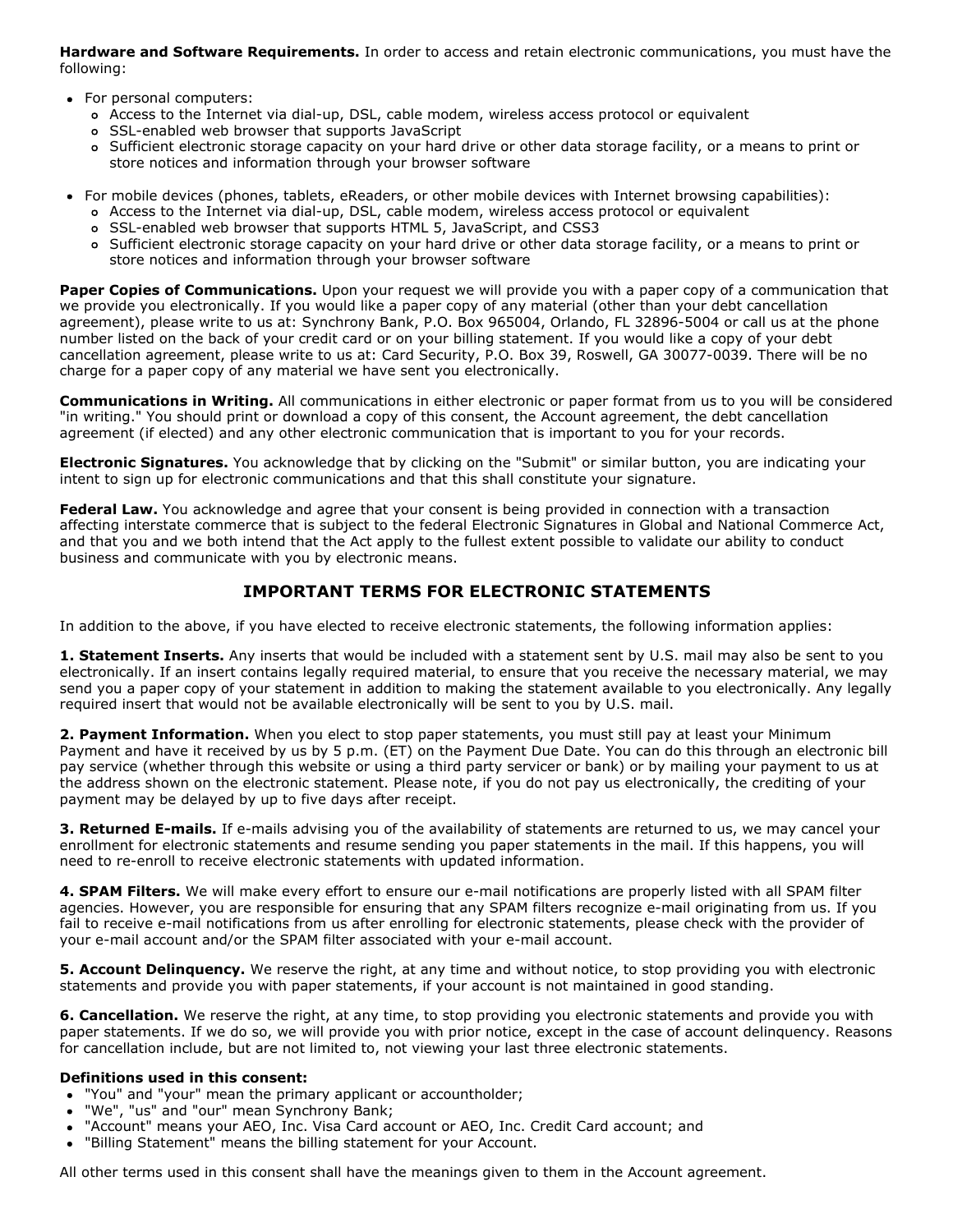# **SECTIONS II AND III OF THE AEO, INC. VISA CARD ACCOUNT AGREEMENT**

# **SECTION II: RATES, FEES AND PAYMENT INFORMATION AEO, INC. VISA CARD ACCOUNT AGREEMENT**

| <b>How Interest Is Calculated</b>          |                                                                                                                                                                                                                                                                                                                                                                                                                                                                                                                                                                                                              |
|--------------------------------------------|--------------------------------------------------------------------------------------------------------------------------------------------------------------------------------------------------------------------------------------------------------------------------------------------------------------------------------------------------------------------------------------------------------------------------------------------------------------------------------------------------------------------------------------------------------------------------------------------------------------|
| <b>Your Interest Rate</b>                  | We use a daily rate to calculate the interest on the balance on your account each day. The<br>daily rate is the applicable APR times 1/365. Interest will be imposed in amounts or at<br>rates not in excess of those permitted by applicable law.                                                                                                                                                                                                                                                                                                                                                           |
|                                            | The following rates apply to purchases and cash advances. If approved, the Annual<br>Percentage Rate (APRs) applicable to your account will be provided in a table at the<br>beginning of your Agreement. Your APRs will also be shown on your billing statement.                                                                                                                                                                                                                                                                                                                                            |
|                                            | The APR for purchases is the prime rate plus 20.74%. As of January 1, 2016 the daily rate<br>for purchases was .06642% (APR 24.24%).                                                                                                                                                                                                                                                                                                                                                                                                                                                                         |
|                                            | The APR for cash advances is the prime rate plus 23.74%. As of January 1, 2016 the daily<br>rate for cash advances was .07464% (APR 27.24%).                                                                                                                                                                                                                                                                                                                                                                                                                                                                 |
|                                            | Daily Rates May Vary. The APRs and the daily rates on your account vary with the<br>market based on the prime rate. The prime rate for a billing cycle is the highest bank<br>prime loan rate published in The Wall Street Journal in its Money Rates section on the last<br>business day of the calendar month preceding the first day of the billing cycle.                                                                                                                                                                                                                                                |
|                                            | If the prime rate increases, the daily rates and APRs will increase. As a result, interest,<br>your total minimum payment and the number of payments it would take you to pay off<br>your account balance may increase. We apply any change in rates because of a prime rate<br>change to your entire account balance. A change in the prime rate will take effect on the<br>first day of the first billing cycle after the change. We may select a new interest rate index<br>if the prime rate is not available.                                                                                           |
| <b>When We Charge</b><br><b>Interest</b>   | Purchases. We charge interest on your purchases from the date you make the purchase<br>until you pay the purchase in full. See exceptions below.<br>• We will not charge you interest during a billing cycle on any purchases if:<br>1. You had no balance at the start of the billing cycle; OR<br>2. You had a balance at the start of the billing cycle and you paid that balance in full<br>by the due date in that billing cycle.                                                                                                                                                                       |
|                                            | • We will credit, as of the start of the billing cycle, any payment you make by the due<br>date that we allocate to purchases if:<br>1. You had no balance at the start of the previous billing cycle; OR<br>2. You had a balance at the start of the previous billing cycle and you paid that<br>balance in full by the due date in the previous billing cycle.                                                                                                                                                                                                                                             |
|                                            | Cash Advances. We charge interest on your cash advances, and their related fees, from<br>the date you make the transaction until you pay them in full. You cannot avoid paying<br>interest on cash advances or their related fees.                                                                                                                                                                                                                                                                                                                                                                           |
| <b>How We Calculate</b><br><b>Interest</b> | We figure the interest charge on your account separately for each balance type. We do this<br>by applying the daily rate to the daily balance for each day in the billing cycle. A separate<br>daily balance is calculated for the following balance types, as applicable: purchases, cash<br>advances and balances subject to different interest rates, plans or special promotions. See<br>below for how this works.<br>1. How to get the daily balance. We take the starting balance each day, add any new<br>charges and fees, and subtract any payments or credits. This gives us the daily<br>balance. |
|                                            | We apply fees to balance types as follows:<br>a. late payment fees are treated as new purchases;<br>b. debt cancellation fees are added proportionately to each balance;<br>c. cash advance fees are added to the cash advance balance; and                                                                                                                                                                                                                                                                                                                                                                  |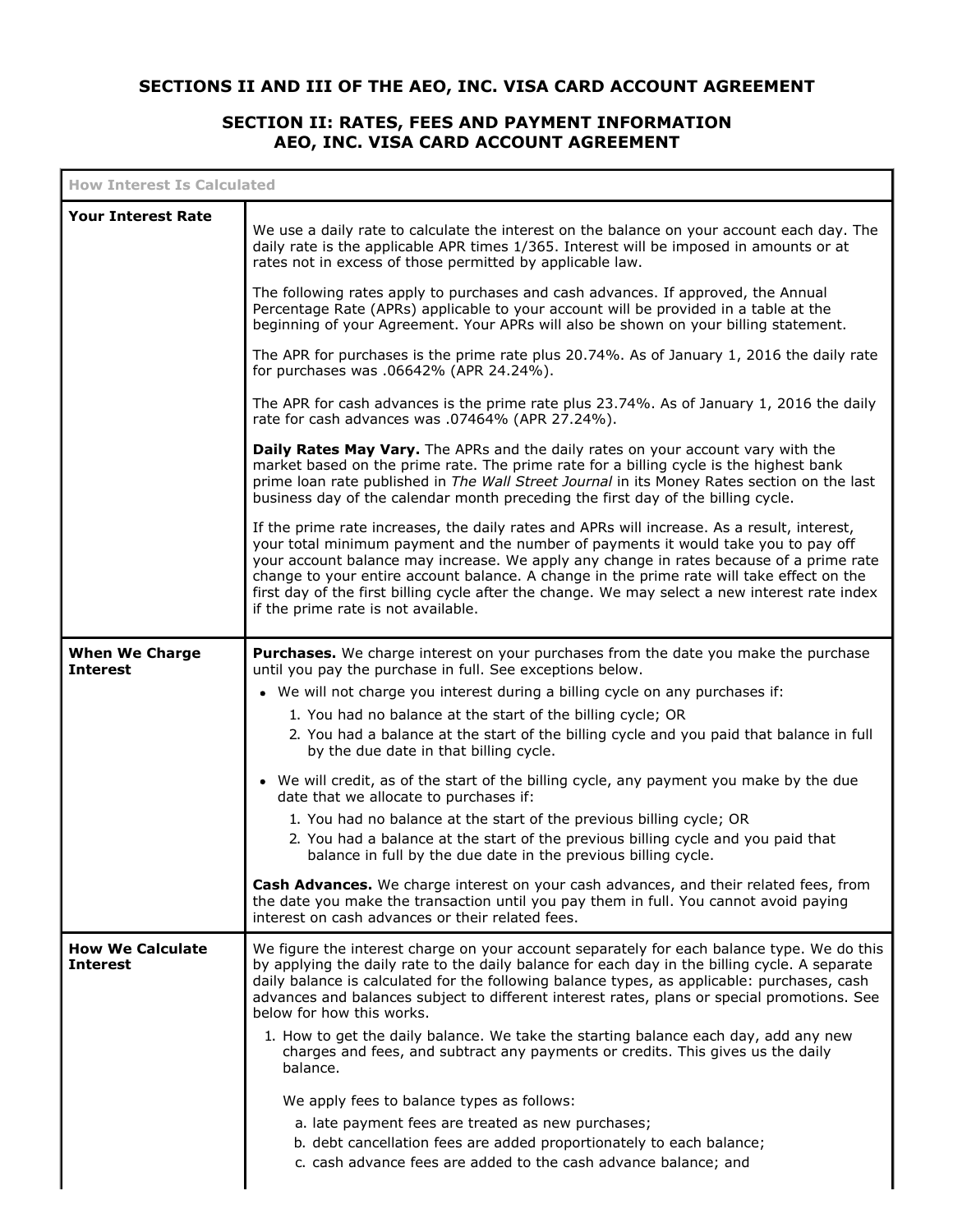| d. foreign transaction fees are added to the purchase balance.                                                                                          |
|---------------------------------------------------------------------------------------------------------------------------------------------------------|
| 2. How to get the daily interest amount. We multiply each daily balance by the daily rate<br>that applies.                                              |
| 3. How to get the starting balance for the next day. We add the daily interest amount in<br>step 2 to the daily balance from step 1.                    |
| 4. How to get the interest charge for the billing cycle. We add all the daily interest<br>amounts that were charged during the billing cycle.           |
| We charge a minimum of \$1.00 of interest in any billing cycle in which you owe interest.<br>This charge is added proportionately to each balance type. |

| <b>How Fees Work</b>           |                                                                                                                                                                                                                                                                                                                                                                                                                                                                                                                                                                                                                                                                                                                                                                                                                                                                                                                                                                                                                                                                                                                                                                            |
|--------------------------------|----------------------------------------------------------------------------------------------------------------------------------------------------------------------------------------------------------------------------------------------------------------------------------------------------------------------------------------------------------------------------------------------------------------------------------------------------------------------------------------------------------------------------------------------------------------------------------------------------------------------------------------------------------------------------------------------------------------------------------------------------------------------------------------------------------------------------------------------------------------------------------------------------------------------------------------------------------------------------------------------------------------------------------------------------------------------------------------------------------------------------------------------------------------------------|
| <b>Cash Advance Fee</b>        | We will charge this fee for each cash advance you make. For ATM cash advances this<br>fee is in addition to any fee the ATM owner may charge you for use of the ATM.                                                                                                                                                                                                                                                                                                                                                                                                                                                                                                                                                                                                                                                                                                                                                                                                                                                                                                                                                                                                       |
| <b>Foreign Transaction Fee</b> | We will charge this fee for purchases or cash advances you make in currencies other<br>than U.S dollars and/or in a country other than the U.S., whether or not the<br>transaction was in a foreign currency.                                                                                                                                                                                                                                                                                                                                                                                                                                                                                                                                                                                                                                                                                                                                                                                                                                                                                                                                                              |
|                                | If you make a transaction with your account in a currency other than U.S. dollars,<br>Visa U.S.A. Inc. ("Visa") will convert the transaction amount into U.S. dollars using its<br>currency conversion procedure. Under the currency conversion procedure that Visa<br>currently uses, the non-U.S. dollar transaction amount is converted into a U.S. dollar<br>amount by multiplying the transaction amount in the non-U.S. dollar currency by a<br>currency conversion rate. Currently, Visa operating regulations provide that the<br>currency conversion rate is either (1) a rate selected by Visa from the range of rates<br>available in wholesale currency markets for the applicable central processing date,<br>which rate may vary from the rate Visa itself receives, or (2) the government-<br>mandated rate in effect for the applicable central processing date. The currency<br>conversion rate that is in effect on the central processing date may differ from the<br>rate in effect on the transaction date or the posting date, and may be higher than the<br>rate you could have gotten if you had converted U.S. dollars into the foreign currency. |
| <b>Late Payment Fee</b>        | We will charge this fee if we do not receive the total minimum payment due on your<br>account by 5 p.m. (ET) on the due date. This fee is equal to:                                                                                                                                                                                                                                                                                                                                                                                                                                                                                                                                                                                                                                                                                                                                                                                                                                                                                                                                                                                                                        |
|                                | 1. \$25, if you have paid your total minimum payment due by the due date in each of<br>the prior six billing cycles.<br><b>OR</b>                                                                                                                                                                                                                                                                                                                                                                                                                                                                                                                                                                                                                                                                                                                                                                                                                                                                                                                                                                                                                                          |
|                                | 2. \$35, if you have failed to pay your total minimum payment due by the due date<br>in any one or more of the prior six billing cycles.                                                                                                                                                                                                                                                                                                                                                                                                                                                                                                                                                                                                                                                                                                                                                                                                                                                                                                                                                                                                                                   |
|                                | The late payment fee will not be more than the total minimum payment that was due.                                                                                                                                                                                                                                                                                                                                                                                                                                                                                                                                                                                                                                                                                                                                                                                                                                                                                                                                                                                                                                                                                         |

### **Minimum Payment Calculation**

Your total minimum payment is calculated as follows.

The greater of:

- 1. \$25, or \$35 (which includes any past due amounts) if you have failed to pay the total minimum payment due by the due date in any one or more of the prior six billing cycles. OR
- 2. The sum of:
	- a. Any past due amounts; PLUS
	- b. 1% of your new balance shown on your billing statement (excluding any balance in connection with a special promotional purchase with a unique payment calculation); PLUS
	- c. Any late payment fees charged in the current billing cycle; PLUS
	- d. All interest charged in the current billing cycle; PLUS
	- e. Any payment due in connection with a special promotional purchase with a unique payment calculation.

We round up to the next highest whole dollar in figuring your total minimum payment. Your total minimum payment will never be more than your new balance.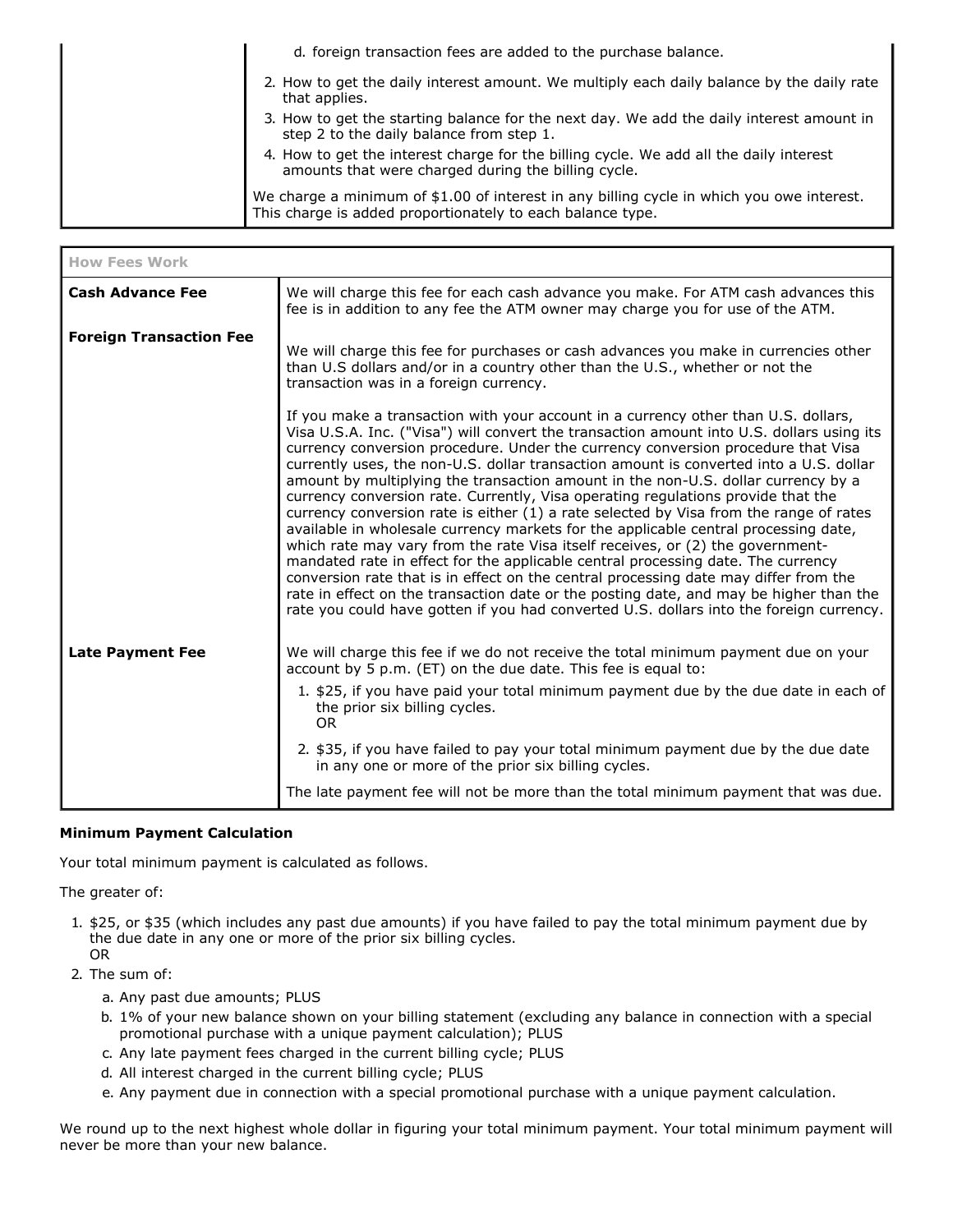### **SECTION III: STANDARD PROVISIONS AEO, INC. VISA CARD ACCOUNT AGREEMENT**

#### **ABOUT THE CREDIT CARD ACCOUNT AGREEMENT**

**This Agreement.** This is an Agreement between you and Synchrony Bank, 170 Election Road, Suite 125, Draper, UT 84020, for your credit card account shown above. By opening or using your account, you agree to the terms of the entire Agreement. The entire Agreement includes the four sections of this document and the application you submitted to us in connection with the account. These documents replace any other agreement relating to your account that you or we made earlier or at the same time.

**Parties To This Agreement.** This Agreement applies to each accountholder approved on the account and each of you is responsible for paying the full amount due, no matter which one uses the account. We may treat each of you as one accountholder and may refer to each of you as "you" or "your". Synchrony Bank may be referred to as "we", "us" or "our".

**Changes To This Agreement.** We may change, add or delete terms of this Agreement, including interest rates, fees and charges.

**Special Promotions.** The terms of this Agreement apply to any special promotion. However, any special promotional terms that are different than the terms in this Agreement will be explained on promotional advertising or other disclosures provided to you.

#### **HOW TO USE YOUR ACCOUNT/CARD**

**Use Of Your Account.** You may use your account only for lawful personal, family or household purposes. You may use your account for purchases from AEO and Aerie locations, including on ae.com and aerie.com and from any merchant that accepts Visa credit cards. You may get cash advances as further explained below. You may not use your account to pay amounts you owe us on this accounts or any other account you have with us.

**Cash Advances.** We may offer you the opportunity to get a cash advance with convenience checks that we send you. We may not honor a convenience check for any reason stated on the check. You can also get cash or make a withdrawal from any institution or ATM that accepts the card or the account. In addition, we will treat any purchase of certain cash like items as cash advances. Cash like items include for example, money orders, cashier's checks, traveler's checks, electronic or wire transfers, foreign currency or other in bank transactions, tax payments, lottery tickets or other legalized gambling transactions, court costs, bail bonds and fines.

**You Promise To Pay.** You promise to pay us for all amounts owed to us under this Agreement.

**Your Responsibility.** Each accountholder will receive a card. You may not allow anyone else to use your account. If you do, or if you ask us to send a card to someone else, you will be responsible for paying for all charges resulting from their transactions.

**Transaction Limits.** To prevent fraud, we may limit the number or dollar amount of any type of transactions you can make in any particular amount of time. We also may decline any particular charge on your account for any reason.

**Credit Limit.** You will be assigned a credit limit and cash advance limit on your account that we may increase or decrease from time to time. If we approve a transaction that makes you go over your credit limit or your cash advance limit, we do not give up any rights under this Agreement and we do not treat it as an increase in either limit.

#### **HOW AND WHEN TO MAKE PAYMENTS**

**When Payments Are Due.** You must pay at least the total minimum payment due on your account by 5 p.m. (ET) on the due date of each billing cycle. Payments received after 5 p.m. (ET) will be credited as of the next day. You may at any time pay, in whole or in part, the total unpaid balance without any additional charge for prepayment. If you have a balance subject to interest, earlier payment may reduce the amount of interest you will pay. We may delay making credit available on your account in the amount of your payment even though we will credit your payment when we receive it.

**Payment Options.** You can pay by mail or online at ae.com. We may allow you to make payments over the phone but we will charge you a fee to make expedited phone payments. Your payment must be made in U.S. dollars by physical or electronic check, money order or a similar instrument from a bank located in the United States.

**How To Make A Payment.** You must follow the instructions for making payments provided on your billing statement. If you do not, credit of your payment may be delayed up to five days. Your billing statement also explains how information on your check is used.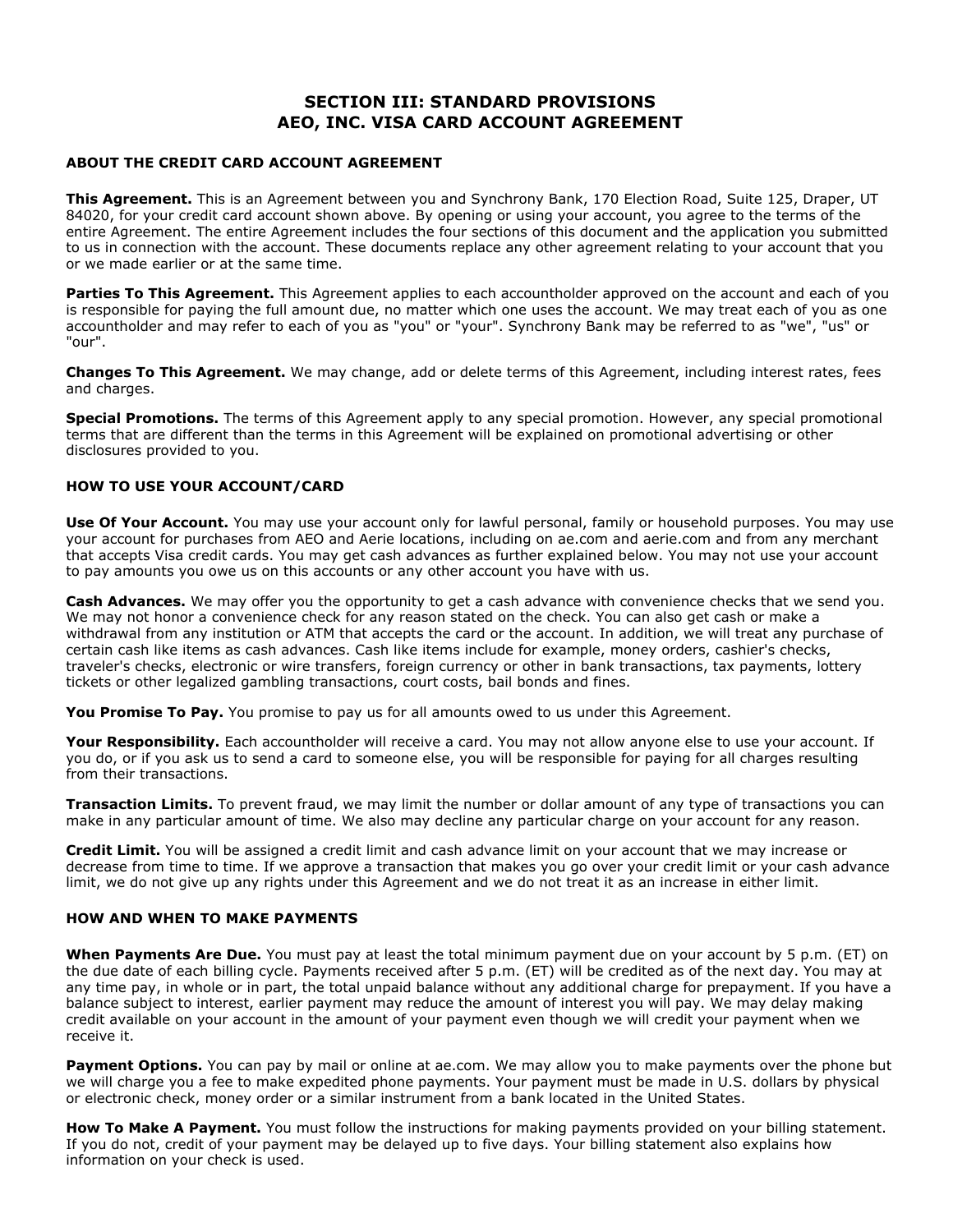**Payment Allocation.** We will apply the required total minimum payment to balances on your account using any method we choose. Any payment you make in excess of the required total minimum payment will be applied to higher APR balances before lower APR balances. Applicable law may require or permit us to apply excess payments in a different manner in certain situations, such as when your account has a certain type of special promotion.

### **INFORMATION ABOUT YOU**

**Using And Sharing Your Information.** When you applied for an account, you gave us and AEO, Inc. information about yourself that we could share with each other. AEO, Inc. will use the information in connection with the credit program and for things like creating and updating its records and offering you special benefits. More information about how we use and share information is set forth in the privacy policy for your account.

**Address/Phone Change.** You represent that any phone number that you provide to us belongs to you and/or that you are authorized to provide that number. You also agree to tell us right away if you change your address or any phone number.

**Consent To Communications.** You consent to us, as well as any other owner or servicer of your account, contacting you through any channel of communication and for any purpose, as permitted by applicable law. For informational, servicing or collection related communications, you agree that we may use the phone numbers that you provide to us to contact your cellular phone or wireless device with text messages, artificial or prerecorded voice calls, and calls made by an automatic telephone dialing system. This consent applies even if you are charged for the call under your plan. You are responsible for any charges that may be billed to you by your communications carrier when we contact you.

**Telephone Monitoring.** For quality control, you allow us to listen to and/or record telephone calls between you and us.

### **IMPORTANT INFORMATION ABOUT YOUR ACCOUNT**

**Closing Your Account.** You may close your account at any time by sending a letter to the address shown on your billing statement or calling customer service. We may close your account at any time, for any reason. If your account is closed, you must stop using it. You must still pay the full amount you owe and this Agreement will remain in effect until you do.

**Collection Costs.** If we ask an attorney who is not our salaried employee to collect your account, we may charge you our collection costs. These include court costs and reasonable attorneys' fees.

**Credit Bureau Reporting.** We may report information about your account to credit bureaus. Late payments, missed payments, or other defaults on your account may be shown in your credit report. Tell us if you think we reported wrong information about you to a credit bureau. Write to us at Synchrony Bank, P.O. Box 965005, Orlando, FL 32896 5005. Tell us what information is wrong and why you think it is wrong. If you have a copy of the credit report that includes the wrong information, send us a copy.

**Default.** You are in default if you make a late payment, do not follow any other term of this Agreement or become bankrupt or insolvent. If you default or upon your death, we may (a) request payment of the full amount due right away, (b) take legal action to collect the amounts owed, and/or (c) take any other action allowed.

#### Disputed Amounts. The billing rights summary in section IV of this Agreement describes what to do if you think there is a mistake on your bill. If you send us correspondence about a disputed amount or payment, you must send it to the address for billing inquiries. We do not give up any rights under this Agreement if **we accept a payment marked "payment in full" or given with any other conditions or limitations.**

**Unauthorized Use.** If your card is lost, stolen or used without your consent, call us immediately at 1-866-913-6765. You will not be liable for unauthorized use on your account, but you will be responsible for all use by anyone you give your card to or allow to use your account.

**Transactions Processed On The Visa Network.** Transactions made using your credit card in an AE or Aerie store or at ae.com or aerie.com are processed by Synchrony Bank and are not processed on the Visa network. As a result, the transactions are not eligible for certain benefits that apply to transactions processed over the Visa network. For example, transactions in an AE or Aerie store or at ae.com or aerie.com do not count as eligible transactions for promotions that are sponsored by Visa, such as "Visa Extras". Your account is protected against unauthorized use as provided in this Agreement. In addition, Visa's Zero Liability policy applies to all transactions not made in an AE or Aerie store or on ae.com or aerie.com.

### **IMPORTANT INFORMATION ABOUT THIS AGREEMENT**

**Assignment.** We may sell, assign or transfer any or all of our rights or duties under this Agreement or your account, including our rights to payments. We do not have to give you prior notice of such action. You may not sell, assign or transfer any of your rights or duties under this Agreement or your account.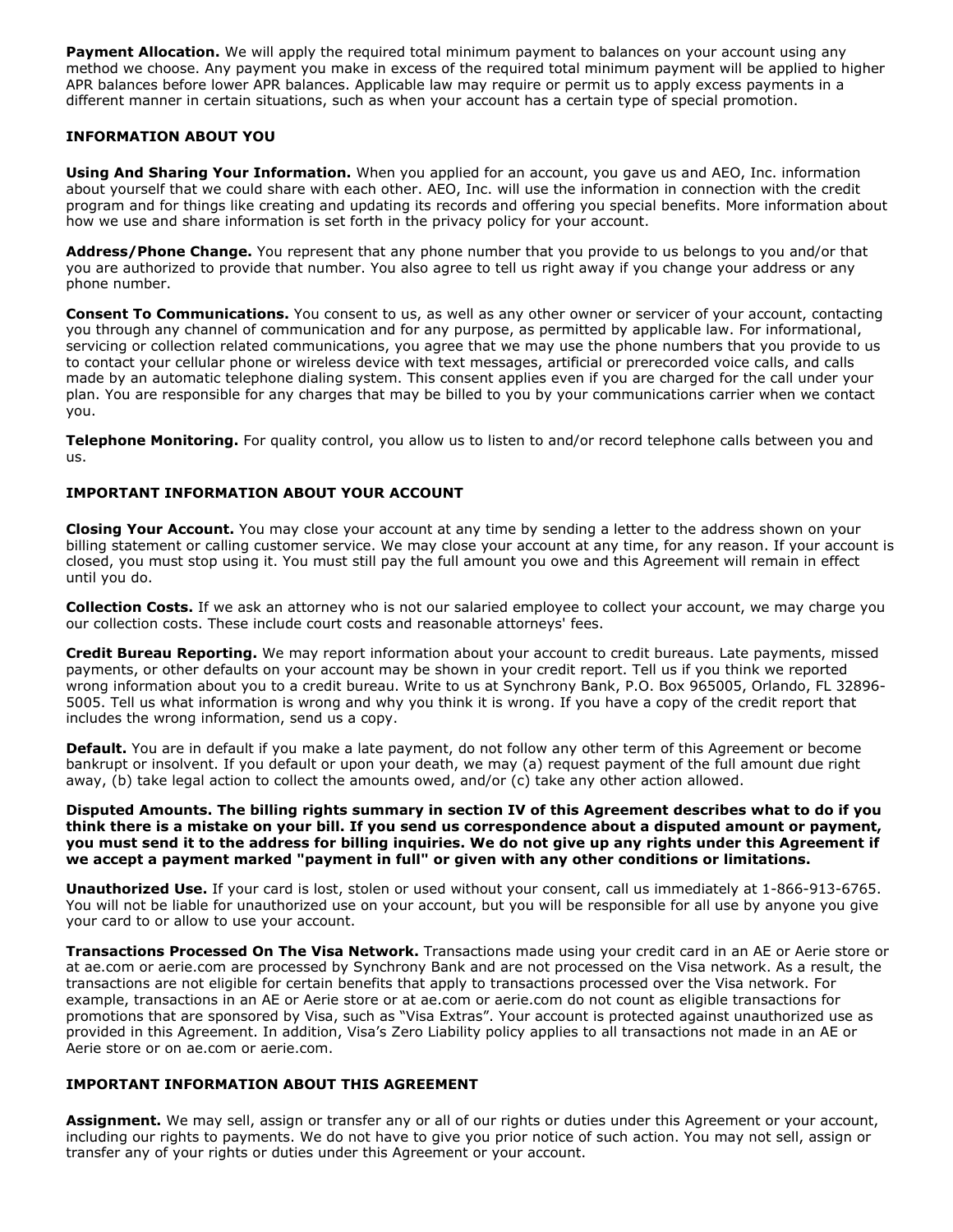**Enforceability.** If any part of this Agreement is found to be void or unenforceable, all other parts of this Agreement will still apply.

**Governing Law.** Except as provided in the Resolving a Dispute with Arbitration section, this Agreement and your account are governed by federal law and, to the extent state law applies, the laws of Utah without regard to its conflicts of law principles. This Agreement has been accepted by us in Utah.

**Waiver.** We may give up some of our rights under this Agreement. If we give up any of our rights in one situation, we do not give up the same right in another situation.

#### **RESOLVING A DISPUTE WITH ARBITRATION**

**PLEASE READ THIS SECTION CAREFULLY. IF YOU DO NOT REJECT IT, THIS SECTION WILL APPLY TO YOUR ACCOUNT, AND MOST DISPUTES BETWEEN YOU AND US WILL BE SUBJECT TO INDIVIDUAL ARBITRATION. THIS MEANS THAT: (1) NEITHER A COURT NOR A JURY WILL RESOLVE ANY SUCH DISPUTE; (2) YOU WILL NOT BE ABLE TO PARTICIPATE IN A CLASS ACTION OR SIMILAR PROCEEDING; (3) LESS INFORMATION WILL BE AVAILABLE; AND (4) APPEAL RIGHTS WILL BE LIMITED.**

#### **What claims are subject to arbitration**

- 1. If either you or we make a demand for arbitration, you and we must arbitrate any dispute or claim between you or any other user of your account, and us, our affiliates, agents and/or AEO, Inc. if it relates to your account, except as noted below.
- 2. We will not require you to arbitrate: (1) any individual case in small claims court or your state's equivalent court, so long as it remains an individual case in that court; or (2) a case we file to collect money you owe us. However, if you respond to the collection lawsuit by claiming any wrongdoing, we may require you to arbitrate.
- 3. Notwithstanding any other language in this section, only a court, not an arbitrator, will decide disputes about the validity, enforceability, coverage or scope of this section or any part thereof (including, without limitation, the next paragraph of this section and/or this sentence). However, any dispute or argument that concerns the validity or enforceability of the Agreement as a whole is for the arbitrator, not a court, to decide.

#### **No Class Actions**

#### **YOU AGREE NOT TO PARTICIPATE IN A CLASS, REPRESENTATIVE OR PRIVATE ATTORNEY GENERAL ACTION AGAINST US IN COURT OR ARBITRATION. ALSO, YOU MAY NOT BRING CLAIMS AGAINST US ON BEHALF OF ANY ACCOUNTHOLDER WHO IS NOT AN ACCOUNTHOLDER ON YOUR ACCOUNT, AND YOU AGREE THAT ONLY ACCOUNTHOLDERS ON YOUR ACCOUNT MAY BE JOINED IN A SINGLE ARBITRATION WITH ANY CLAIM YOU HAVE.**

If a court determines that this paragraph is not fully enforceable, only this sentence will remain in force and the remainder will be null and void, and the court's determination shall be subject to appeal. This paragraph does not apply to any lawsuit or administrative proceeding filed against us by a state or federal government agency even when such agency is seeking relief on behalf of a class of borrowers, including you. This means that we will not have the right to compel arbitration of any claim brought by such an agency.

#### **How to start an arbitration, and the arbitration process**

- 1. The party who wants to arbitrate must notify the other party in writing. This notice can be given after the beginning of a lawsuit or in papers filed in the lawsuit. Otherwise, your notice must be sent to Synchrony Bank, Legal Operation, P.O. Box 29110, Shawnee Mission, KS 66201-5320, ATTN: ARBITRATION DEMAND. The party seeking arbitration must select an arbitration administrator, which can be either the American Arbitration Association (AAA), 1633 Broadway, 10th Floor, New York, NY 10019, www.adr.org, 1-800-778-7879, or JAMS, 620 Eighth Avenue, 34th Floor, New York, NY 10018, www.jamsadr.com, 1-800-352-5267. If neither administrator is able or willing to handle the dispute, then the court will appoint an arbitrator.
- 2. If a party files a lawsuit in court asserting claim(s) that are subject to arbitration and the other party files a motion with the court to compel arbitration, which is granted, it will be the responsibility of the party asserting the claim(s) to commence the arbitration proceeding.
- 3. The arbitration administrator will appoint the arbitrator and will tell the parties what to do next. The arbitrator must be a lawyer with at least ten years of legal experience. Once appointed, the arbitrator must apply the same law and legal principles, consistent with the FAA, that would apply in court, but may use different procedural rules. If the administrator's rules conflict with this Agreement, this Agreement will control.
- 4. The arbitration will take place by phone or at a reasonably convenient location. If you ask us to, we will pay all the fees the administrator or arbitrator charges, as long as we believe you are acting in good faith. We will always pay arbitration costs, as well as your legal fees and costs, to the extent you prevail on claims you assert against us in an arbitration proceeding which you have commenced.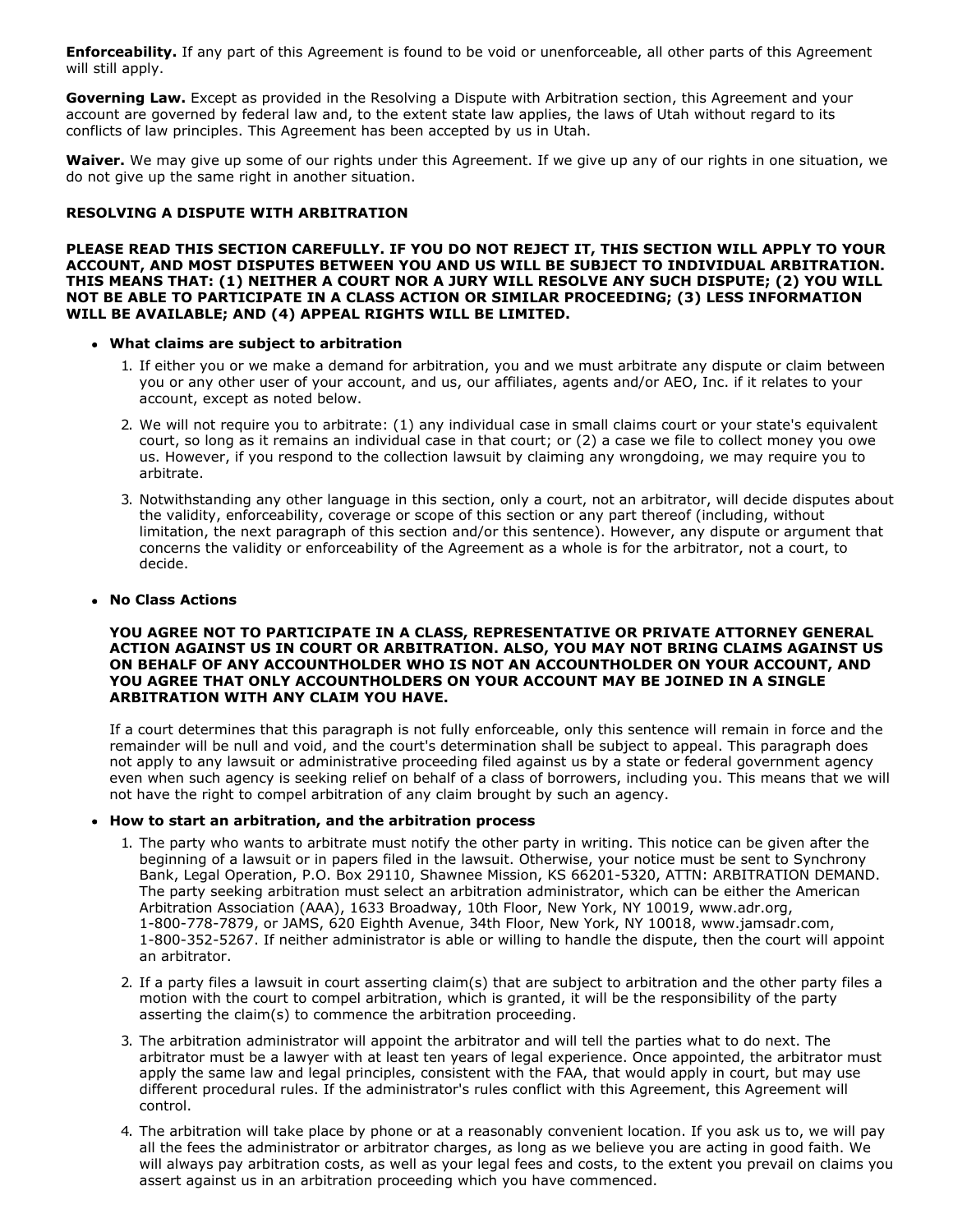#### **Governing Law for Arbitration**

This Arbitration section of your Agreement is governed by the Federal Arbitration Act (FAA). Utah law shall apply to the extent state law is relevant under the FAA. The arbitrator's decision will be final and binding, except for any appeal right under the FAA. Any court with jurisdiction may enter judgment upon the arbitrator's award.

#### **How to reject this section**

You may reject this Arbitration section of your Agreement. If you do that, only a court may be used to resolve any dispute or claim. To reject this section, you must send us a notice within 60 days after you open your account or we first provided you with your right to reject this section. The notice must **include your name, address and account number, and must be mailed to Synchrony Bank, P.O. Box 965012, Orlando, FL 328965012. This is the only way you can reject this section.**

## **SECTIONS II AND III OF THE AEO, INC. CREDIT CARD ACCOUNT AGREEMENT**

## **SECTION II: RATES, FEES AND PAYMENT INFORMATION AEO, INC. CREDIT CARD ACCOUNT AGREEMENT**

| <b>How Interest Is Calculated</b>          |                                                                                                                                                                                                                                                                                                                                                                                                                                                                                                                                                                                                                                                                                                                                                                                                 |
|--------------------------------------------|-------------------------------------------------------------------------------------------------------------------------------------------------------------------------------------------------------------------------------------------------------------------------------------------------------------------------------------------------------------------------------------------------------------------------------------------------------------------------------------------------------------------------------------------------------------------------------------------------------------------------------------------------------------------------------------------------------------------------------------------------------------------------------------------------|
| <b>Your Interest Rate</b>                  | The APR for purchases is the prime rate plus 21.74%. We use a daily rate to calculate the<br>interest on the balance on your account each day. The daily rate for purchases is the APR<br>times 1/365. As of January 1, 2016 the daily rate for purchases was .06916% (APR<br>25.24%). Interest will be imposed in amounts or at rates not in excess of those permitted<br>by applicable law.                                                                                                                                                                                                                                                                                                                                                                                                   |
|                                            | Daily Rates May Vary. The APRs and the daily rates on your account vary with the<br>market based on the prime rate. The prime rate for a billing cycle is the highest bank<br>prime loan rate published in The Wall Street Journal in its Money Rates section on the last<br>business day of the calendar month preceding the first day of the billing cycle.                                                                                                                                                                                                                                                                                                                                                                                                                                   |
|                                            | If the prime rate increases, the daily rates and APRs will increase. As a result, interest,<br>your total minimum payment and the number of payments it would take you to pay off<br>your account balance may increase. We apply any change in rates because of a prime rate<br>change to your entire account balance. A change in the prime rate will take effect on the<br>first day of the first billing cycle after the change. We may select a new interest rate index<br>if the prime rate is not available.                                                                                                                                                                                                                                                                              |
| <b>When We Charge</b><br><b>Interest</b>   | We charge interest on your purchases from the date you make the purchase until you pay<br>the purchase in full. See exceptions below.<br>• We will not charge you interest during a billing cycle on any purchases if:<br>1. You had no balance at the start of the billing cycle; OR<br>2. You had a balance at the start of the billing cycle and you paid that balance in full<br>by the due date in that billing cycle.<br>• We will credit, as of the start of the billing cycle, any payment you make by the due<br>date that we allocate to purchases if:<br>1. You had no balance at the start of the previous billing cycle; OR<br>2. You had a balance at the start of the previous billing cycle and you paid that<br>balance in full by the due date in the previous billing cycle. |
| <b>How We Calculate</b><br><b>Interest</b> | We figure the interest charge on your account separately for each balance type. We do this<br>by applying the daily rate to the daily balance for each day in the billing cycle. A separate<br>daily balance is calculated for the following balance types, as applicable: purchases and<br>balances subject to different interest rates, plans or special promotions. See below for how<br>this works.<br>1. How to get the daily balance. We take the starting balance each day, add any new<br>charges and fees, and subtract any payments or credits. This gives us the daily<br>balance. Credit insurance premiums and debt cancellation fees, if any, are not included<br>in the daily balance. Late payment fees are treated as new purchases.                                           |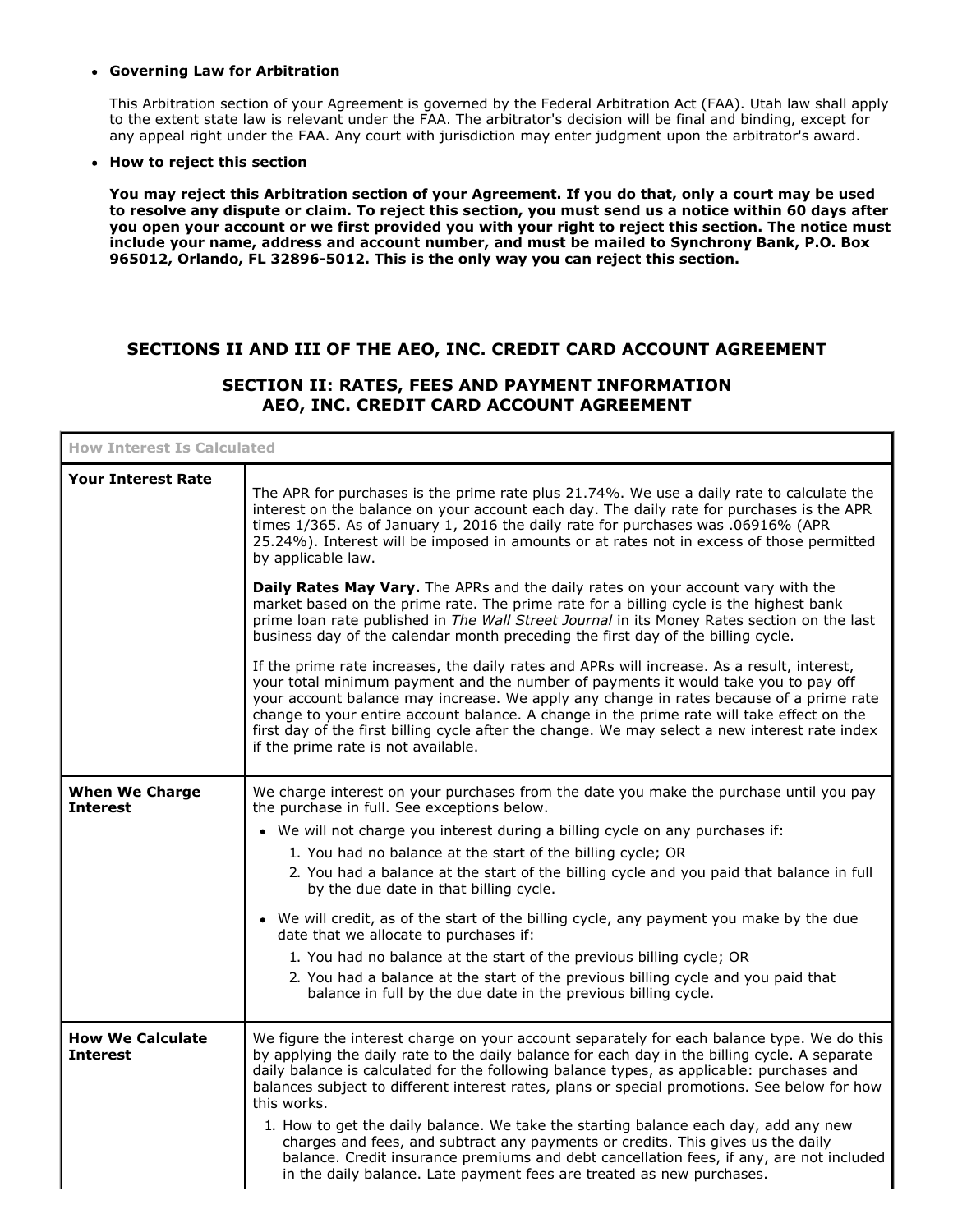| 2. How to get the daily interest amount. We multiply each daily balance by the daily rate<br>that applies.<br>3. How to get the starting balance for the next day. We add the daily interest amount in<br>step 2 to the daily balance from step 1. |
|----------------------------------------------------------------------------------------------------------------------------------------------------------------------------------------------------------------------------------------------------|
| 4. How to get the interest charge for the billing cycle. We add all the daily interest<br>amounts that were charged during the billing cycle.                                                                                                      |
| We charge a minimum of \$1.00 of interest in any billing cycle in which you owe interest.<br>This charge is added proportionately to each balance type.                                                                                            |

| <b>How Fees Work</b> |                                                                                                                                                     |
|----------------------|-----------------------------------------------------------------------------------------------------------------------------------------------------|
| Late Payment Fee     | We will charge this fee if we do not receive the total minimum payment due on your<br>account by 5 p.m. (ET) on the due date. This fee is equal to: |
|                      | 1. \$25, if you have paid your total minimum payment due by the due date in each of<br>the prior six billing cycles.<br>OR                          |
|                      | 2. \$35, if you have failed to pay your total minimum payment due by the due date in<br>any one or more of the prior six billing cycles.            |
|                      | The late payment fee will not be more than the total minimum payment that was due.                                                                  |

### **Minimum Payment Calculation**

Your total minimum payment is calculated as follows.

The greater of:

- 1. \$25, or \$35 (which includes any past due amounts) if you have failed to pay the total minimum payment due by the due date in any one or more of the prior six billing cycles. OR
- 2. The sum of:
	- a. Any past due amounts; PLUS
	- b. 1% of your new balance shown on your billing statement (excluding any balance in connection with a special promotional purchase with a unique payment calculation); PLUS
	- c. Any late payment fees charged in the current billing cycle; PLUS
	- d. All interest charged in the current billing cycle; PLUS
	- e. Any payment due in connection with a special promotional purchase with a unique payment calculation.

We round up to the next highest whole dollar in figuring your total minimum payment. Your total minimum payment will never be more than your new balance.

### **SECTION III: STANDARD PROVISIONS AEO, INC. CREDIT CARD ACCOUNT AGREEMENT**

#### **ABOUT THE CREDIT CARD ACCOUNT AGREEMENT**

**This Agreement.** This is an Agreement between you and Synchrony Bank, 170 Election Road, Suite 125, Draper, UT 84020, for your credit card account shown above. By opening or using your account, you agree to the terms of the entire Agreement. The entire Agreement includes the four sections of this document and the application you submitted to us in connection with the account. These documents replace any other agreement relating to your account that you or we made earlier or at the same time.

**Parties To This Agreement.** This Agreement applies to each accountholder approved on the account and each of you is responsible for paying the full amount due, no matter which one uses the account. We may treat each of you as one accountholder and may refer to each of you as "you" or "your". Synchrony Bank may be referred to as "we", "us" or "our".

**Changes To This Agreement.** We may change, add or delete terms of this Agreement, including interest rates, fees and charges.

**Special Promotions.** The terms of this Agreement apply to any special promotion. However, any special promotional terms that are different than the terms in this Agreement will be explained on promotional advertising or other disclosures provided to you.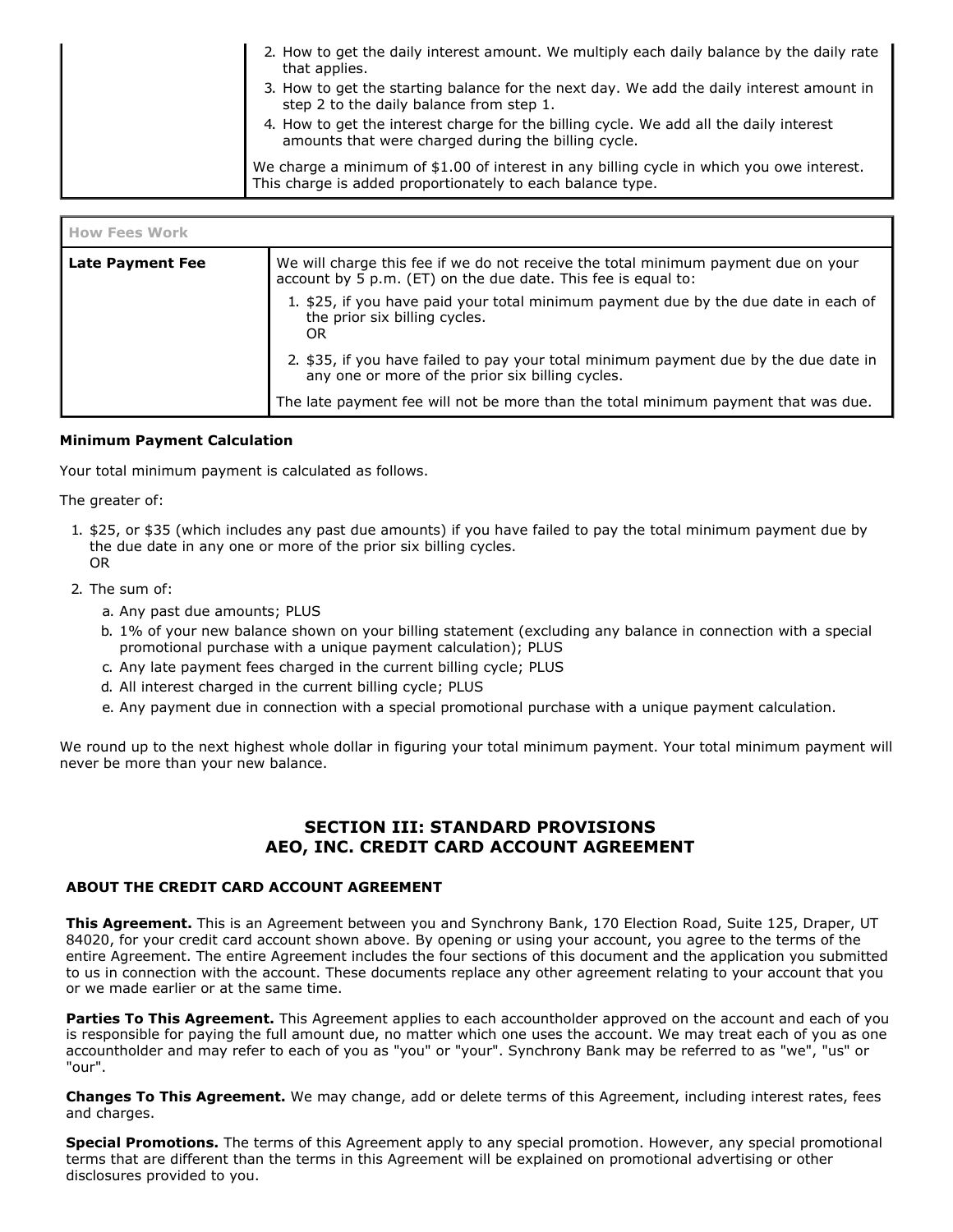#### **HOW TO USE YOUR ACCOUNT/CARD**

**Use Of Your Account.** You may use your account only for lawful personal, family or household purposes. You may use your account for purchases from AEO and Aerie locations, including on ae.com and aerie.com.

**You Promise To Pay.** You promise to pay us for all amounts owed to us under this Agreement.

**Your Responsibility.** Each accountholder will receive a card. You may not allow anyone else to use your account. If you do, or if you ask us to send a card to someone else, you will be responsible for paying for all charges resulting from their transactions.

**Purchase Limits.** To prevent fraud, we may limit the number or dollar amount of purchases you can make in any particular amount of time. We also may decline any particular charge on your account for any reason.

**Credit Limit.** You will be assigned a credit limit that we may increase or decrease from time to time. If we approve a purchase that makes you go over your credit limit, we do not give up any rights under this Agreement and we do not treat it as an increase in your credit limit.

#### **HOW AND WHEN TO MAKE PAYMENTS**

**When Payments Are Due.** You must pay at least the total minimum payment due on your account by 5 p.m. (ET) on the due date of each billing cycle. Payments received after 5 p.m. (ET) will be credited as of the next day. You may at any time pay, in whole or in part, the total unpaid balance without any additional charge for prepayment. If you have a balance subject to interest, earlier payment may reduce the amount of interest you will pay. We may delay making credit available on your account in the amount of your payment even though we will credit your payment when we receive it.

**Payment Options.** You can pay by mail or online at ae.com. We may allow you to make payments over the phone but we will charge you a fee to make expedited phone payments. Your payment must be made in U.S. dollars by physical or electronic check, money order or a similar instrument from a bank located in the United States.

**How To Make A Payment.** You must follow the instructions for making payments provided on your billing statement. If you do not, credit of your payment may be delayed up to five days. Your billing statement also explains how information on your check is used.

**Payment Allocation.** We will apply the required total minimum payment to balances on your account using any method we choose. Any payment you make in excess of the required total minimum payment will be applied to higher APR balances before lower APR balances. Applicable law may require or permit us to apply excess payments in a different manner in certain situations, such as when your account has a certain type of special promotion.

### **INFORMATION ABOUT YOU**

**Using And Sharing Your Information.** When you applied for an account, you gave us and AEO, Inc. information about yourself that we could share with each other. AEO, Inc. will use the information in connection with the credit program and for things like creating and updating its records and offering you special benefits. More information about how we use and share information is set forth in the privacy policy for your account.

**Address/Phone Change.** You represent that any phone number that you provide to us belongs to you and/or that you are authorized to provide that number. You also agree to tell us right away if you change your address or any phone number.

**Consent To Communications.** You consent to us, as well as any other owner or servicer of your account, contacting you through any channel of communication and for any purpose, as permitted by applicable law. For informational, servicing or collection related communications, you agree that we may use the phone numbers that you provide to us to contact your cellular phone or wireless device with text messages, artificial or prerecorded voice calls, and calls made by an automatic telephone dialing system. This consent applies even if you are charged for the call under your plan. You are responsible for any charges that may be billed to you by your communications carrier when we contact you.

**Telephone Monitoring.** For quality control, you allow us to listen to and/or record telephone calls between you and us.

#### **IMPORTANT INFORMATION ABOUT YOUR ACCOUNT**

**Closing Your Account.** You may close your account at any time by sending a letter to the address shown on your billing statement or calling customer service. We may close your account at any time, for any reason. If your account is closed, you must stop using it. You must still pay the full amount you owe and this Agreement will remain in effect until you do.

**Collection Costs.** If we ask an attorney who is not our salaried employee to collect your account, we may charge you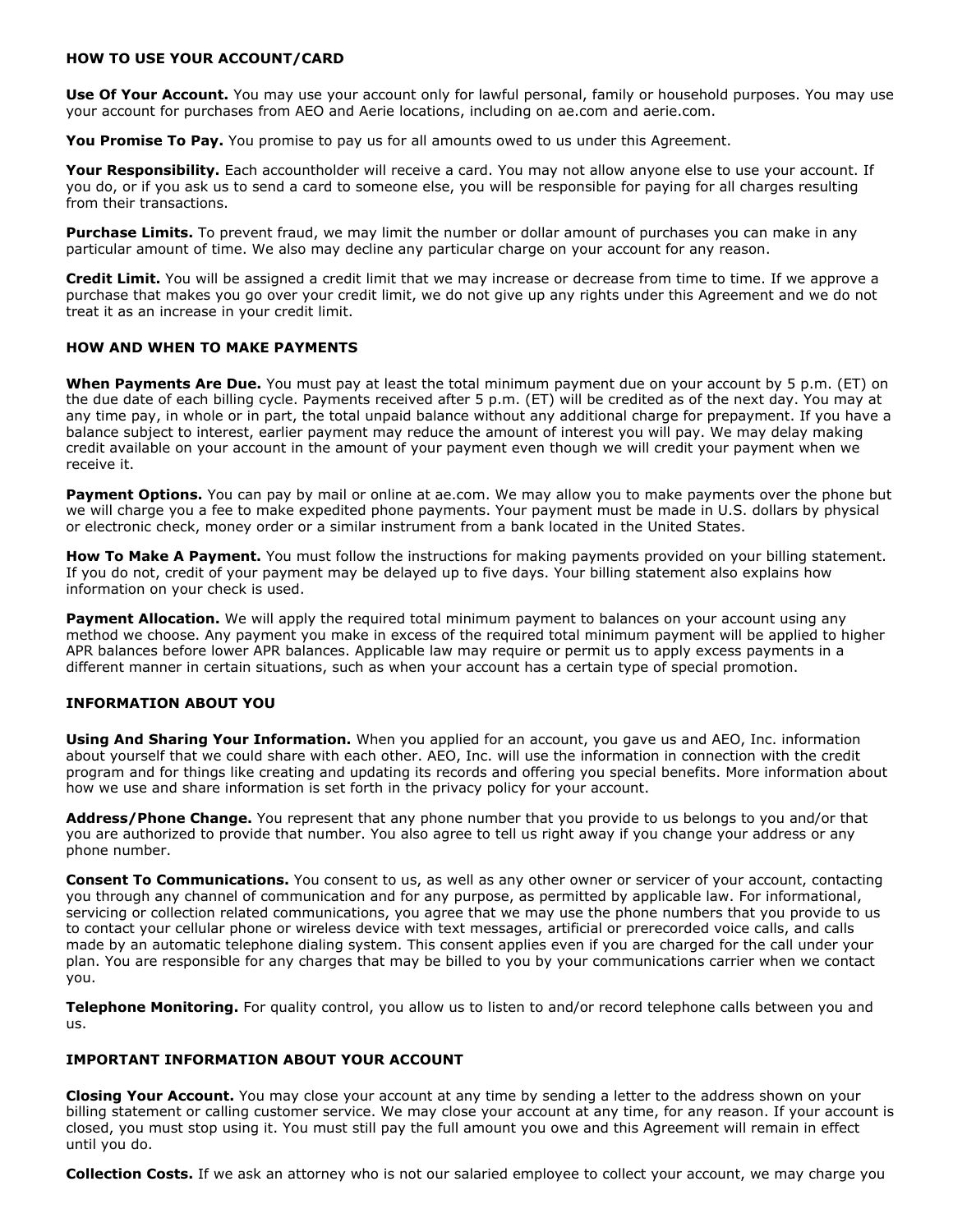our collection costs. These include court costs and reasonable attorneys' fees.

**Credit Bureau Reporting.** We may report information about your account to credit bureaus. Late payments, missed payments, or other defaults on your account may be shown in your credit report. Tell us if you think we reported wrong information about you to a credit bureau. Write to us at Synchrony Bank, P.O. Box 965005, Orlando, FL 32896 5005. Tell us what information is wrong and why you think it is wrong. If you have a copy of the credit report that includes the wrong information, send us a copy.

**Default.** You are in default if you make a late payment, do not follow any other term of this Agreement or become bankrupt or insolvent. If you default or upon your death, we may (a) request payment of the full amount due right away, (b) take legal action to collect the amounts owed, and/or (c) take any other action allowed.

Disputed Amounts. The billing rights summary in section IV of this Agreement describes what to do if you think there is a mistake on your bill. If you send us correspondence about a disputed amount or payment, you must send it to the address for billing inquiries. We do not give up any rights under this Agreement if **we accept a payment marked "payment in full" or given with any other conditions or limitations.**

**Unauthorized Use.** If your card is lost, stolen or used without your consent, call us immediately at 1-800-843-0875. You will not be liable for unauthorized use on your account, but you will be responsible for all use by anyone you give your card to or allow to use your account.

### **IMPORTANT INFORMATION ABOUT THIS AGREEMENT**

**Assignment.** We may sell, assign or transfer any or all of our rights or duties under this Agreement or your account, including our rights to payments. We do not have to give you prior notice of such action. You may not sell, assign or transfer any of your rights or duties under this Agreement or your account.

**Enforceability.** If any part of this Agreement is found to be void or unenforceable, all other parts of this Agreement will still apply.

**Governing Law.** Except as provided in the Resolving a Dispute with Arbitration section, this Agreement and your account are governed by federal law and, to the extent state law applies, the laws of Utah without regard to its conflicts of law principles. This Agreement has been accepted by us in Utah.

**Waiver.** We may give up some of our rights under this Agreement. If we give up any of our rights in one situation, we do not give up the same right in another situation.

#### **RESOLVING A DISPUTE WITH ARBITRATION**

**PLEASE READ THIS SECTION CAREFULLY. IF YOU DO NOT REJECT IT, THIS SECTION WILL APPLY TO YOUR ACCOUNT, AND MOST DISPUTES BETWEEN YOU AND US WILL BE SUBJECT TO INDIVIDUAL ARBITRATION. THIS MEANS THAT: (1) NEITHER A COURT NOR A JURY WILL RESOLVE ANY SUCH DISPUTE; (2) YOU WILL NOT BE ABLE TO PARTICIPATE IN A CLASS ACTION OR SIMILAR PROCEEDING; (3) LESS INFORMATION WILL BE AVAILABLE; AND (4) APPEAL RIGHTS WILL BE LIMITED.**

- **What claims are subject to arbitration**
	- 1. If either you or we make a demand for arbitration, you and we must arbitrate any dispute or claim between you or any other user of your account, and us, our affiliates, agents and/or AEO, Inc. if it relates to your account, except as noted below.
	- 2. We will not require you to arbitrate: (1) any individual case in small claims court or your state's equivalent court, so long as it remains an individual case in that court; or (2) a case we file to collect money you owe us. However, if you respond to the collection lawsuit by claiming any wrongdoing, we may require you to arbitrate.
	- 3. Notwithstanding any other language in this section, only a court, not an arbitrator, will decide disputes about the validity, enforceability, coverage or scope of this section or any part thereof (including, without limitation, the next paragraph of this section and/or this sentence). However, any dispute or argument that concerns the validity or enforceability of the Agreement as a whole is for the arbitrator, not a court, to decide.

#### **No Class Actions**

**YOU AGREE NOT TO PARTICIPATE IN A CLASS, REPRESENTATIVE OR PRIVATE ATTORNEY GENERAL ACTION AGAINST US IN COURT OR ARBITRATION. ALSO, YOU MAY NOT BRING CLAIMS AGAINST US ON BEHALF OF ANY ACCOUNTHOLDER WHO IS NOT AN ACCOUNTHOLDER ON YOUR ACCOUNT, AND YOU AGREE THAT ONLY ACCOUNTHOLDERS ON YOUR ACCOUNT MAY BE JOINED IN A SINGLE ARBITRATION WITH ANY CLAIM YOU HAVE.**

If a court determines that this paragraph is not fully enforceable, only this sentence will remain in force and the remainder will be null and void, and the court's determination shall be subject to appeal. This paragraph does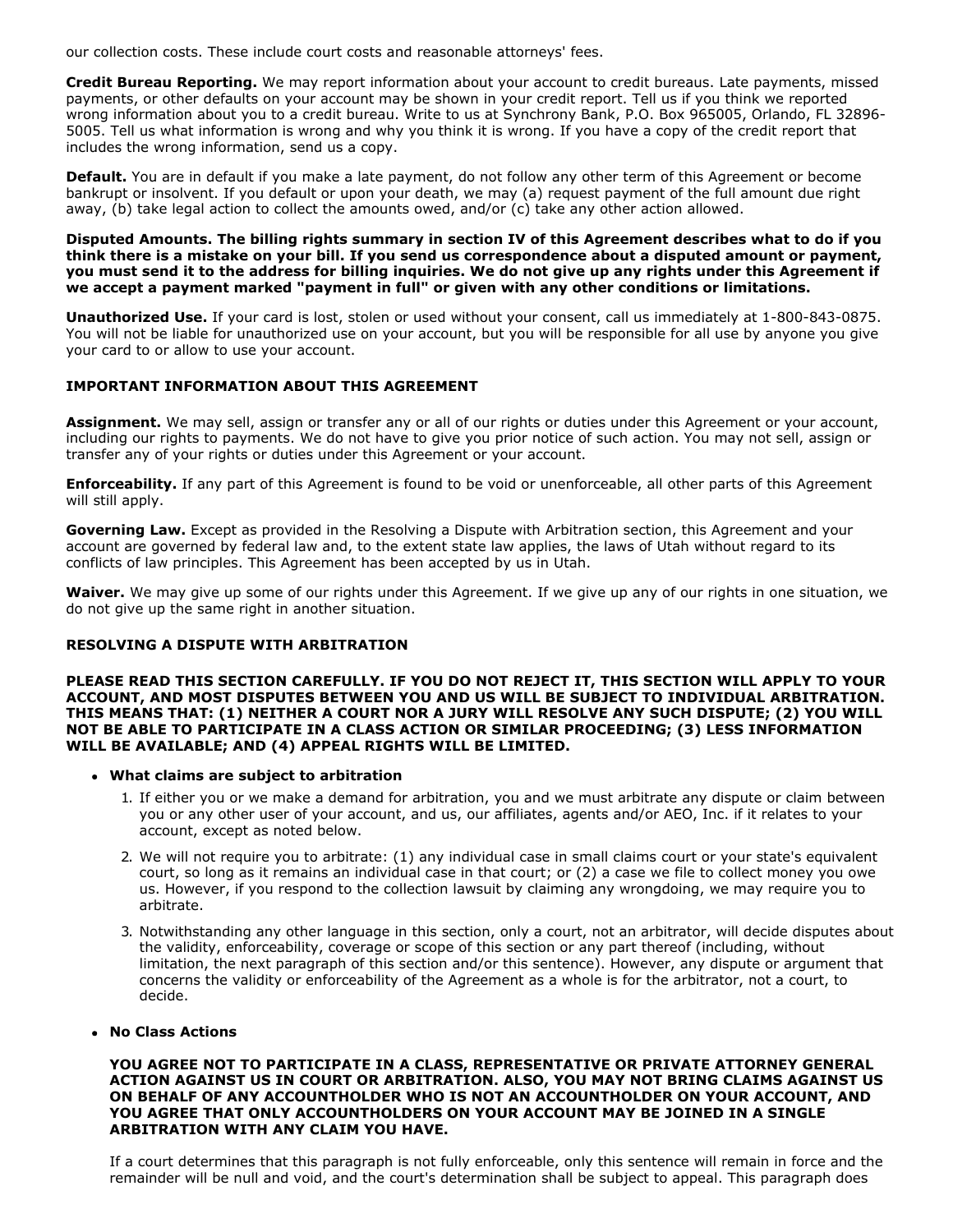not apply to any lawsuit or administrative proceeding filed against us by a state or federal government agency even when such agency is seeking relief on behalf of a class of borrowers, including you. This means that we will not have the right to compel arbitration of any claim brought by such an agency.

#### **How to start an arbitration, and the arbitration process**

- 1. The party who wants to arbitrate must notify the other party in writing. This notice can be given after the beginning of a lawsuit or in papers filed in the lawsuit. Otherwise, your notice must be sent to Synchrony Bank, Legal Operation, P.O. Box 29110, Shawnee Mission, KS 66201-5320, ATTN: ARBITRATION DEMAND. The party seeking arbitration must select an arbitration administrator, which can be either the American Arbitration Association (AAA), 1633 Broadway, 10th Floor, New York, NY 10019, www.adr.org, 1-800-778-7879, or JAMS, 620 Eighth Avenue, 34th Floor, New York, NY 10018, www.jamsadr.com, 1-800-352-5267. If neither administrator is able or willing to handle the dispute, then the court will appoint an arbitrator.
- 2. If a party files a lawsuit in court asserting claim(s) that are subject to arbitration and the other party files a motion with the court to compel arbitration, which is granted, it will be the responsibility of the party asserting the claim(s) to commence the arbitration proceeding.
- 3. The arbitration administrator will appoint the arbitrator and will tell the parties what to do next. The arbitrator must be a lawyer with at least ten years of legal experience. Once appointed, the arbitrator must apply the same law and legal principles, consistent with the FAA, that would apply in court, but may use different procedural rules. If the administrator's rules conflict with this Agreement, this Agreement will control.
- 4. The arbitration will take place by phone or at a reasonably convenient location. If you ask us to, we will pay all the fees the administrator or arbitrator charges, as long as we believe you are acting in good faith. We will always pay arbitration costs, as well as your legal fees and costs, to the extent you prevail on claims you assert against us in an arbitration proceeding which you have commenced.

#### **Governing Law for Arbitration**

This Arbitration section of your Agreement is governed by the Federal Arbitration Act (FAA). Utah law shall apply to the extent state law is relevant under the FAA. The arbitrator's decision will be final and binding, except for any appeal right under the FAA. Any court with jurisdiction may enter judgment upon the arbitrator's award.

#### **How to reject this section**

You may reject this Arbitration section of your Agreement. If you do that, only a court may be used to resolve any dispute or claim. To reject this section, you must send us a notice within 60 days after you open your account or we first provided you with your right to reject this section. The notice must **include your name, address and account number, and must be mailed to Synchrony Bank, P.O. Box 965012, Orlando, FL 328965012. This is the only way you can reject this section.**

## **SECTION IV: OTHER IMPORTANT INFORMATION AEO, INC. VISA CARD ACCOUNT AND AEO, INC. CREDIT CARD ACCOUNT AGREEMENT**

#### **STATE NOTICES**

#### **NEW JERSEY RESIDENTS: Certain provisions of this Agreement are subject to applicable law. As a result, they may be void, unenforceable or inapplicable in some jurisdictions. None of these provisions, however, is void, unenforceable or inapplicable in New Jersey.**

**NEW YORK RESIDENTS:** This Agreement will not become effective unless and until you or an authorized user signs a sales slip or memorandum evidencing a purchase or lease of property or services or the payment of a fine by use of your credit card and prior thereto you will not be responsible for any purchase or lease of property or services by use of your credit card after its loss or theft.

**TENNESSEE RESIDENTS:** This Agreement will not become effective unless and until we have (1) provided the disclosures required pursuant to the federal Truth in Lending Act, (2) you or an authorized user uses the account, and (3) we extend credit to you for that transaction on your account.

**WISCONSIN RESIDENTS:** No provision of a marital property agreement, a unilateral statement under sec. 766.59, Wis. Stats., or a court decree under sec. 766.70, Wis. Stats., adversely affects the interest of the creditor unless the creditor, prior to the time credit is granted, is furnished a copy of the agreement, statement or decree or has actual knowledge of the adverse provision when the obligation to the creditor is incurred. **Married residents of Wisconsin** applying for an individual account must give us the name and address of their spouse if the spouse also is a **Wisconsin resident, regardless of whether the spouse may use the card. Please provide this information to us at P.O. Box 965004, Orlando, FL 328965004.**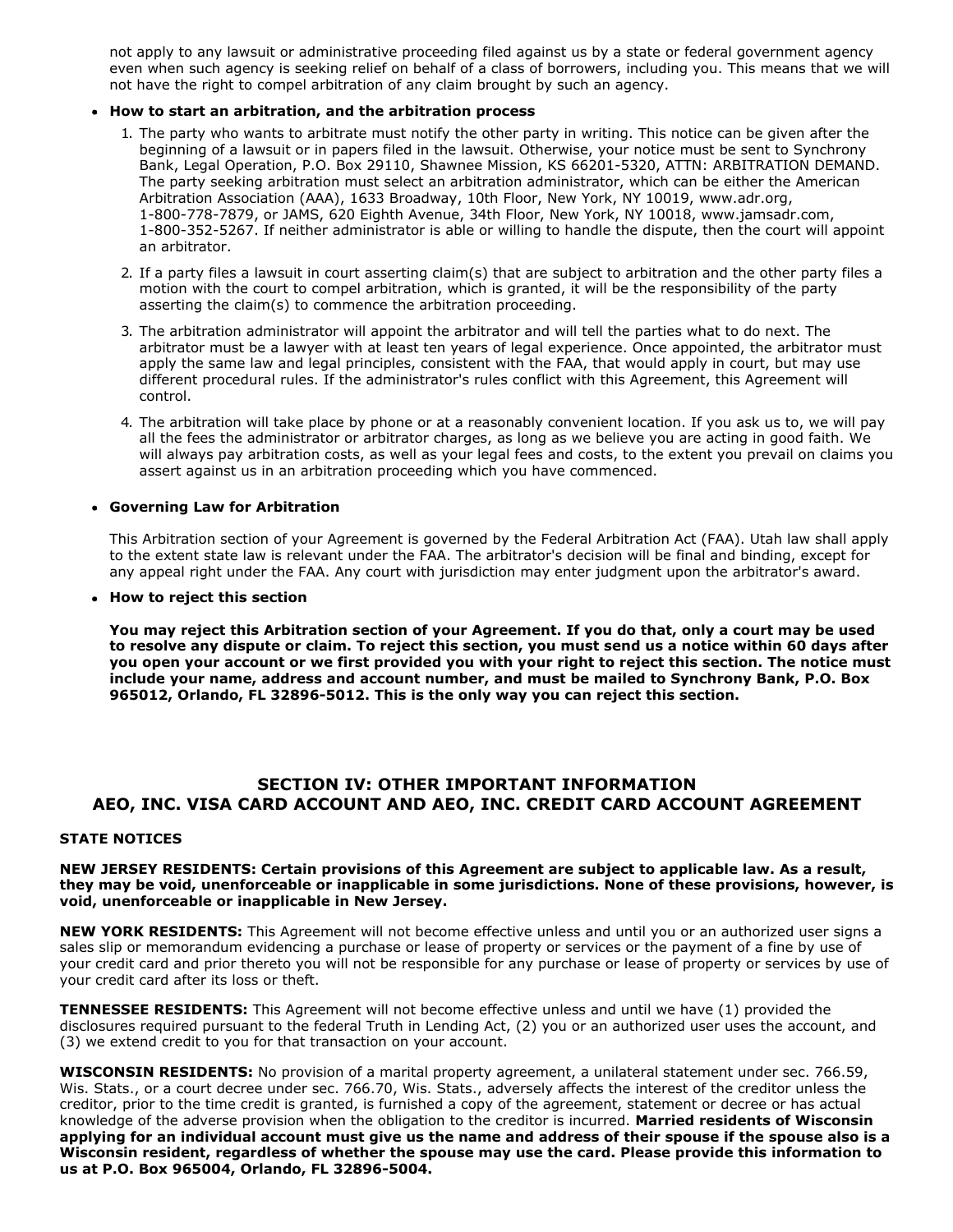**PUERTO RICO RESIDENTS:** You may request a copy of this Agreement in Spanish.

#### Your signature on the application or sales slip (or online screen) for the initial purchase approved on this **Account represents your signature on this Agreement. It is incorporated herein by reference.**

**We have signed this Agreement as follows:**

Margaret Keane President and CEO Synchrony Bank

#### **YOUR BILLING RIGHTS SUMMARY**

*Your Billing Rights: Keep this Document for Future Use*

This notice tells you about your rights and our responsibilities under the Fair Credit Billing Act.

*What To Do If You Find A Mistake On Your Statement*

If you think there is an error on your statement, write to us at:

Synchrony Bank P.O. Box 965003 Orlando, FL 32896-5003

In your letter, give us the following information:

- *Account information*: Your name and account number.
- *Dollar amount*: The dollar amount of the suspected error.
- *Description of problem*: If you think there is an error on your bill, describe what you believe is wrong and why you believe it is a mistake.

You must contact us:

- Within 60 days after the error appeared on your statement.
- At least 3 business days before an automated payment is scheduled, if you want to stop payment on the amount you think is wrong.

You must notify us of any potential errors *in writing*. You may call us, but if you do we are not required to investigate any potential errors and you may have to pay the amount in question.

#### *What Will Happen After We Receive Your Letter*

When we receive your letter, we must do two things:

- 1. Within 30 days of receiving your letter, we must tell you that we received your letter. We will also tell you if we have already corrected the error.
- 2. Within 90 days of receiving your letter, we must either correct the error or explain to you why we believe the bill is correct.

While we investigate whether or not there has been an error:

- We cannot try to collect the amount in question, or report you as delinquent on that amount.
- The charge in question may remain on your statement, and we may continue to charge you interest on that amount.
- While you do not have to pay the amount in question, you are responsible for the remainder of your balance.
- We can apply any unpaid amount against your credit limit.

After we finish our investigation, one of two things will happen:

- *If we made a mistake*: You will not have to pay the amount in question or any interest or other fees related to that amount.
- *If we do not believe there was a mistake*: You will have to pay the amount in question, along with applicable interest and fees. We will send you a statement of the amount you owe and the date payment is due. We may then report you as delinquent if you do not pay the amount we think you owe.

If you receive our explanation but still believe your bill is wrong, you must write to us within *10 days* telling us that you still refuse to pay. If you do so, we cannot report you as delinquent without also reporting that you are questioning your bill. We must tell you the name of anyone to whom we reported you as delinquent, and we must let those organizations know when the matter has been settled between us.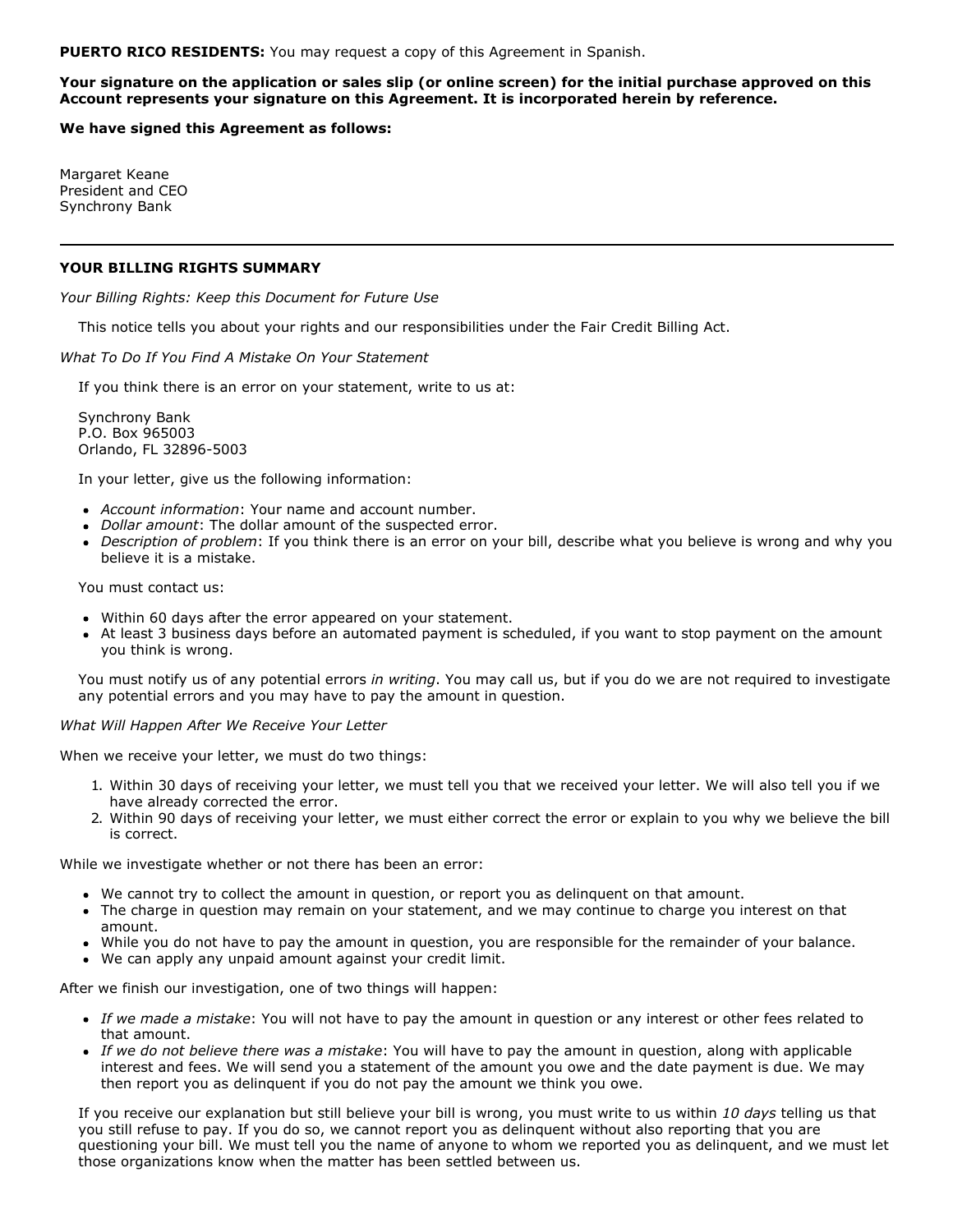If we do not follow all of the rules above, you do not have to pay the first \$50 of the amount you question even if your bill is correct.

#### *Your Rights If You Are Dissatisfied With Your Credit Card Purchases*

If you are dissatisfied with the goods or services that you have purchased with your credit card, and you have tried in good faith to correct the problem with the merchant, you may have the right not to pay the remaining amount due on the purchase.

To use this right, all of the following must be true:

- 1. The purchase must have been made in your home state or within 100 miles of your current mailing address, and the purchase price must have been more than \$50. (Note: Neither of these are necessary if your purchase was based on an advertisement we mailed to you, or if we own the company that sold you the goods or services.)
- 2. You must have used your credit card for the purchase. Purchases made with cash advances from an ATM or with a check that accesses your credit card account do not qualify.
- 3. You must not yet have fully paid for the purchase.

If all of the criteria above are met and you are still dissatisfied with the purchase, contact us in writing at:

Synchrony Bank P.O. Box 965003 Orlando, FL 32896-5003

While we investigate, the same rules apply to the disputed amount as discussed above. After we finish our investigation, we will tell you our decision. At that point, if we think you owe an amount and you do not pay, we may report you as delinquent.

# **AMERICAN EAGLE OUTFITTERS ® (AEO) EXTRA SAVINGS PROGRAM TERMS**

#### **Definitions:**

- "AEO, Inc. Credit Card Account" means an AEO, Inc. Credit Card account, AEO, Inc. Visa Card account, Aerie® Credit Card account or Aerie Visa Card account.
- "AEO, Inc. Visa Card Account" means an AEO, Inc. Visa Card account or Aerie Visa Card account.
- "AEO, Inc. U.S. Store" means any AEO or Aerie location in the United States.
- "AEO, Inc. Online Store" means www.ae.com® or www.aerie.com.
- "AEO, Inc. Store" means AEO, Inc. U.S. Stores and AEO, Inc. Online Stores.

By participating in the AEO, Inc. Extra Savings Program (the "Rewards Program"), you hereby agree to be bound by these reward terms. In order to receive the benefits of the Rewards Program, you must do three things:

- 1. **Make purchases with your AEO, Inc. Credit Card Account earning the necessary level of Extra Savings points.** The Rewards Program is automatically available for each AEO, Inc. Credit Card Account, if it is open, in good standing and not more than 2 payments past due at the time Extra Savings points are earned, at the time Extra Savings Passes are issued, and at the time Extra Savings Passes are redeemed. For every dollar in AEO, Inc. net purchases (merchandise purchased minus returns and adjustments) charged to your AEO, Inc. Credit Card Account at any AEO, Inc. Store, Online Stores, and/or by placing an order at 1-888-232-4535, you will earn Extra Savings points equal to 4% of such AEO, Inc. net purchase. In addition, for every dollar of net purchases made at other merchants and charged to your AEO, Inc. Visa Card Account you will earn Extra Savings points equal to 1% of such net purchase. Access checks, cash advances, finance charges and fees do not qualify for Extra Savings points. If you have more than one AEO, Inc. Credit Card Account, you will earn the Extra Savings points on the specific AEO, Inc. Credit Card Account you use to make the purchase and you cannot transfer or combine Extra Savings points between Accounts. At the end of a billing period, for every 10 Extra Savings points in your Extra Savings balance on your AEO, Inc. Credit Card Account, you will receive a \$10 Extra Savings Pass or for every 20 Extra Savings points in your Extra Savings balance on your AEO, Inc. Credit Card Account, you will receive a \$20 Extra Savings Pass. Each Extra Savings Pass will be issued in the highest denomination possible based on your Extra Savings balance. Any Extra Savings balance that remains after issuing all available Extra Savings Passes for that billing period will be applied toward an Extra Savings Pass in a future billing period. However, if your AEO, Inc. Credit Card Account becomes inactive, Extra Savings points earned, which have not been used toward the issuance of an Extra Savings Pass, will expire 24 months after the date of the last purchase on the Account.
- 2. **Receive an Extra Savings Pass.** Extra Savings Passes will be issued and mailed to your billing address approximately 4 weeks after your net Extra Savings balance equals the lowest required amount as stated above. You can review your Extra Savings points balance on your most recent billing statement, or by calling 1-866-913-6765.
- 3. **Present and redeem your Extra Savings Pass in accordance with the Rewards Program Terms.** An Extra Savings Pass is redeemable for \$10 off or \$20 off (depending on the value of the Pass) a purchase charged to your AEO, Inc. Credit Card Account only at any AEO, Inc. Store, Online Stores, or by placing an order at 1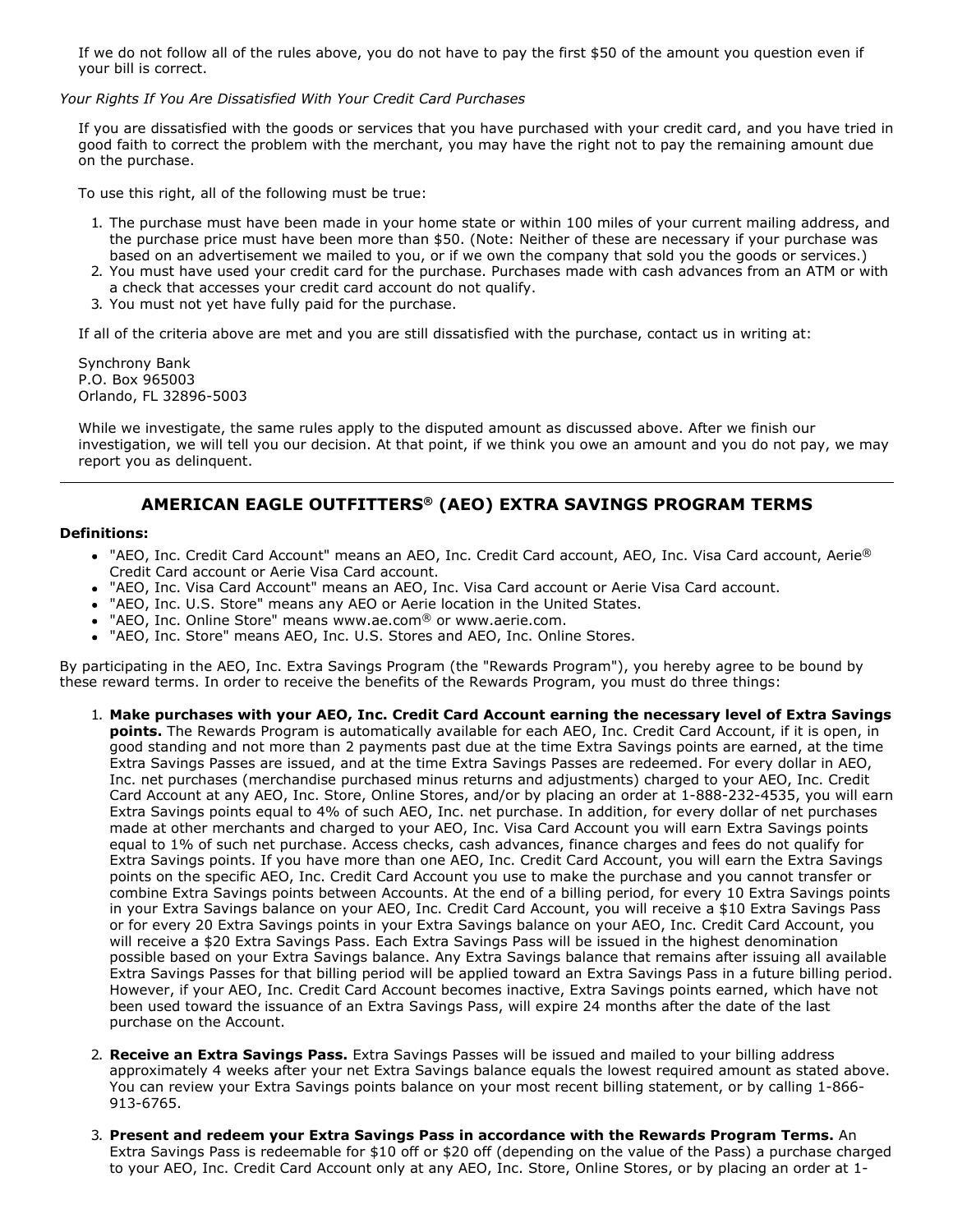8882324535. Extra Savings Passes cannot be redeemed for cash or applied as payment for any AEO, Inc. Credit Card account. All purchases at AEO, Inc. Online Stores using an Extra Savings Pass at checkout will be processed in U.S. funds. To use an Extra Savings Pass, at time of purchase you must either: (1) present the Extra Savings Pass at an AEO, Inc. U.S. Store or (2) enter the AEO, Inc. Online Store code printed on the Pass in the shopping bag of the AEO, Inc. Online Store. For AEO, Inc. U.S. Store redemptions, if the value of a purchase is less than the value of the Extra Savings Pass being redeemed, the remaining balance will be forfeited. For AEO, Inc. Online Store redemptions, the purchase amount must be greater than the value of the Pass. Additional restrictions may apply as stated on the Extra Savings Pass. All returns of purchases made using an Extra Savings Pass are subject to AEO, Inc.'s return policies. If lost or stolen, Extra Savings Passes cannot be replaced. Extra Savings Passes are not "gift certificates" and are not intended for gift-giving purposes. Extra Savings Passes are not transferable, cannot be combined with other promotional offers, and cannot be used to purchase gift cards.

You acknowledge that the Extra Savings points have no value and that the Extra Savings points and any Extra Savings Passes issued under the Rewards Program are purely promotional and are provided without the payment of any consideration or other thing of value. Unless and until you present an Extra Savings Pass at an AEO, Inc. Store in accordance with these terms, no right, title, or interest in the Extra Savings points or the Extra Savings Pass has been earned. We reserve the right to remove any person from the Rewards Program in the event of any fraud or abuse in connection with this Rewards Program. We reserve the right to change or terminate this Rewards Program at any time and in any manner without notice. This Rewards Program is provided by American Eagle Outfitters and serviced by Synchrony Bank under the AEO, Inc. Credit Card Account Program.

# **PRIVACY POLICY**

Rev. 1/16

| <b>FACTS</b> | <b>WHAT DOES SYNCHRONY BANK</b><br><b>DO WITH YOUR PERSONAL INFORMATION?</b>                                                                                                                                                                                                                                              |
|--------------|---------------------------------------------------------------------------------------------------------------------------------------------------------------------------------------------------------------------------------------------------------------------------------------------------------------------------|
| Why?         | Financial companies choose how they share your personal information. Federal<br>law gives consumers the right to limit some but not all sharing. Federal law<br>also requires us to tell you how we collect, share, and protect your personal<br>information. Please read this notice carefully to understand what we do. |
| What?        | The types of personal information we collect and share depend on the product<br>or service you have with us. This information can include:<br>• Social Security number and income<br>• Account balances and payment history<br>• Credit history and credit scores                                                         |
| How?         | All financial companies need to share customers' personal information to run<br>their everyday business. In the section below, we list the reasons financial<br>companies can share their customers' personal information; the reasons<br>Synchrony Bank chooses to share; and whether you can limit this sharing.        |

| Reasons we can share your personal information                                                                                                                                             | <b>Does Synchrony</b><br><b>Bank share?</b> | Can you limit<br>this sharing? |
|--------------------------------------------------------------------------------------------------------------------------------------------------------------------------------------------|---------------------------------------------|--------------------------------|
| For our everyday business purposes-<br>such as to process your transactions, maintain your<br>account(s), respond to court orders and legal<br>investigations, or report to credit bureaus | <b>Yes</b>                                  | No.                            |
| For our marketing purposes-<br>to offer our products and services to you                                                                                                                   | <b>Yes</b>                                  | No.                            |
| For joint marketing with other financial companies                                                                                                                                         | Yes                                         | No                             |
| For our affiliates' everyday business purposes-<br>information about your transactions and experiences                                                                                     | <b>Yes</b>                                  | No.                            |
|                                                                                                                                                                                            |                                             |                                |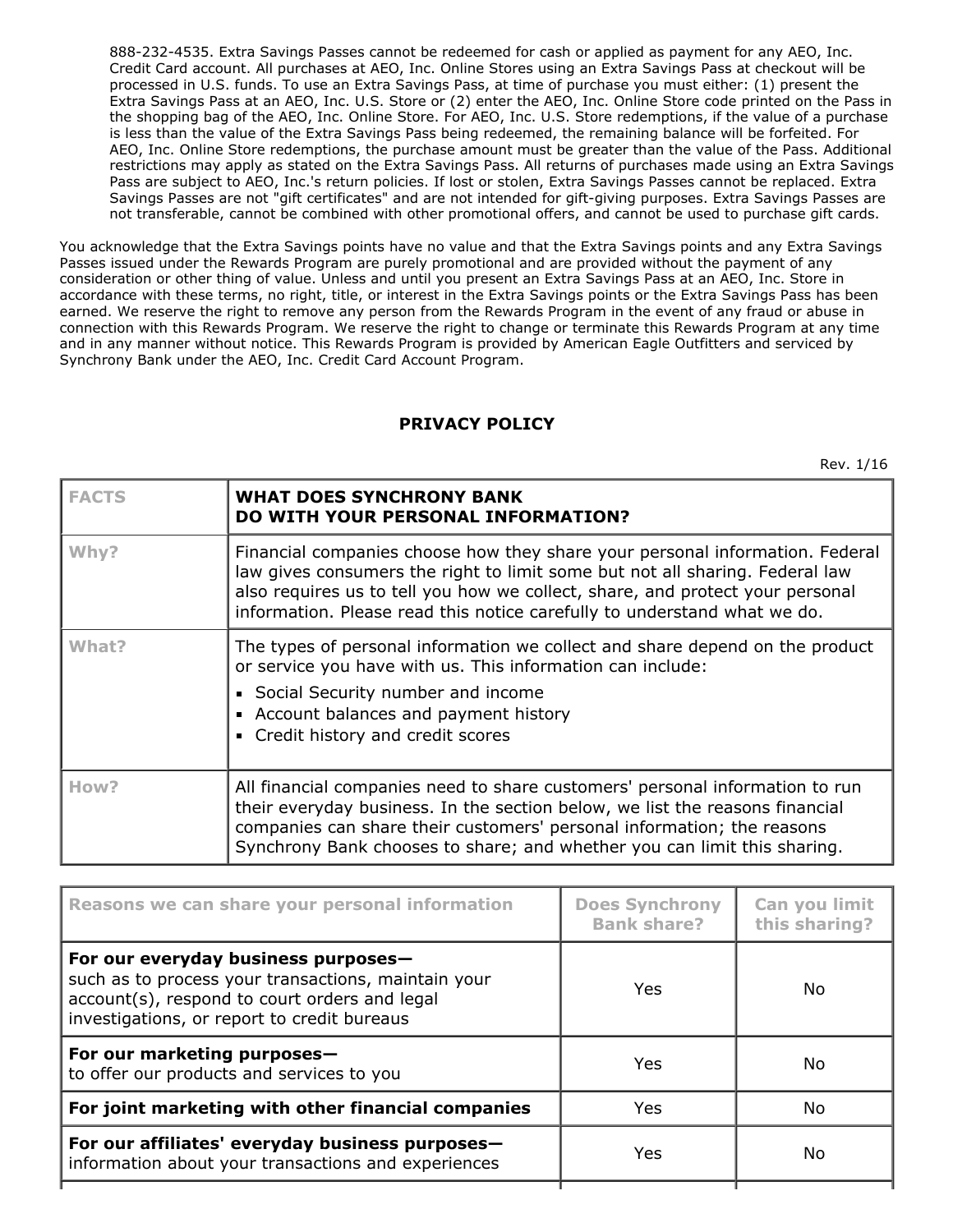| For our affiliates' everyday business purposes-<br>information about your creditworthiness | Yes | Yes  |
|--------------------------------------------------------------------------------------------|-----|------|
| For our affiliates to market to you                                                        | Yes | Yes  |
| For nonaffiliates to market to you                                                         | Yes | Yes* |

| <b>To limit</b><br>our sharing | • Call 1-877-969-9027—our menu will prompt you through your choice(s)                                                                                                                                                     |
|--------------------------------|---------------------------------------------------------------------------------------------------------------------------------------------------------------------------------------------------------------------------|
|                                | <b>Please note:</b>                                                                                                                                                                                                       |
|                                | If you are a new customer, we can begin sharing your information 30 days<br>from the date we sent this notice. When you are no longer our customer, we<br>continue to share your information as described in this notice. |
|                                | However, you can contact us at any time to limit our sharing.                                                                                                                                                             |
| <b>Ouestions?</b>              | Call 1-866-913-6765 for AEO, Inc. Visa Card<br>Call 1-800-843-0875 for AEO, Inc. Credit Card                                                                                                                              |

## **Page 2**

| What we do                                                                                  |                                                                                                                                                                                                                                                                                                                                                                                                           |
|---------------------------------------------------------------------------------------------|-----------------------------------------------------------------------------------------------------------------------------------------------------------------------------------------------------------------------------------------------------------------------------------------------------------------------------------------------------------------------------------------------------------|
| <b>How does Synchrony Bank</b><br>protect my personal<br>information?                       | To protect your personal information from unauthorized access and<br>use, we use security measures that comply with federal law. These<br>measures include computer safeguards and secured files and<br>buildings.                                                                                                                                                                                        |
| <b>How does Synchrony Bank</b><br>collect my personal<br>information?                       | We collect your personal information, for example, when you<br>• open an account or give us your contact information<br>provide account information or pay your bills<br>use your credit card<br>We also collect your personal information from others, such as<br>credit bureaus, affiliates, or other companies.                                                                                        |
| Why can't I limit all<br>sharing?                                                           | Federal law gives you the right to limit only<br>• sharing for affiliates' everyday business purposes-information<br>about your creditworthiness<br>affiliates from using your information to market to you<br>• sharing for nonaffiliates to market to you<br>State laws and individual companies may give you additional rights<br>to limit sharing. See below for more on your rights under state law. |
| What happens when I<br>limit sharing for an<br>account I hold jointly with<br>someone else? | Your choices will apply to everyone on your account.                                                                                                                                                                                                                                                                                                                                                      |
| <b>Definitions</b>                                                                          |                                                                                                                                                                                                                                                                                                                                                                                                           |
|                                                                                             |                                                                                                                                                                                                                                                                                                                                                                                                           |

**Affiliates Companies related by common ownership or control. They can be**